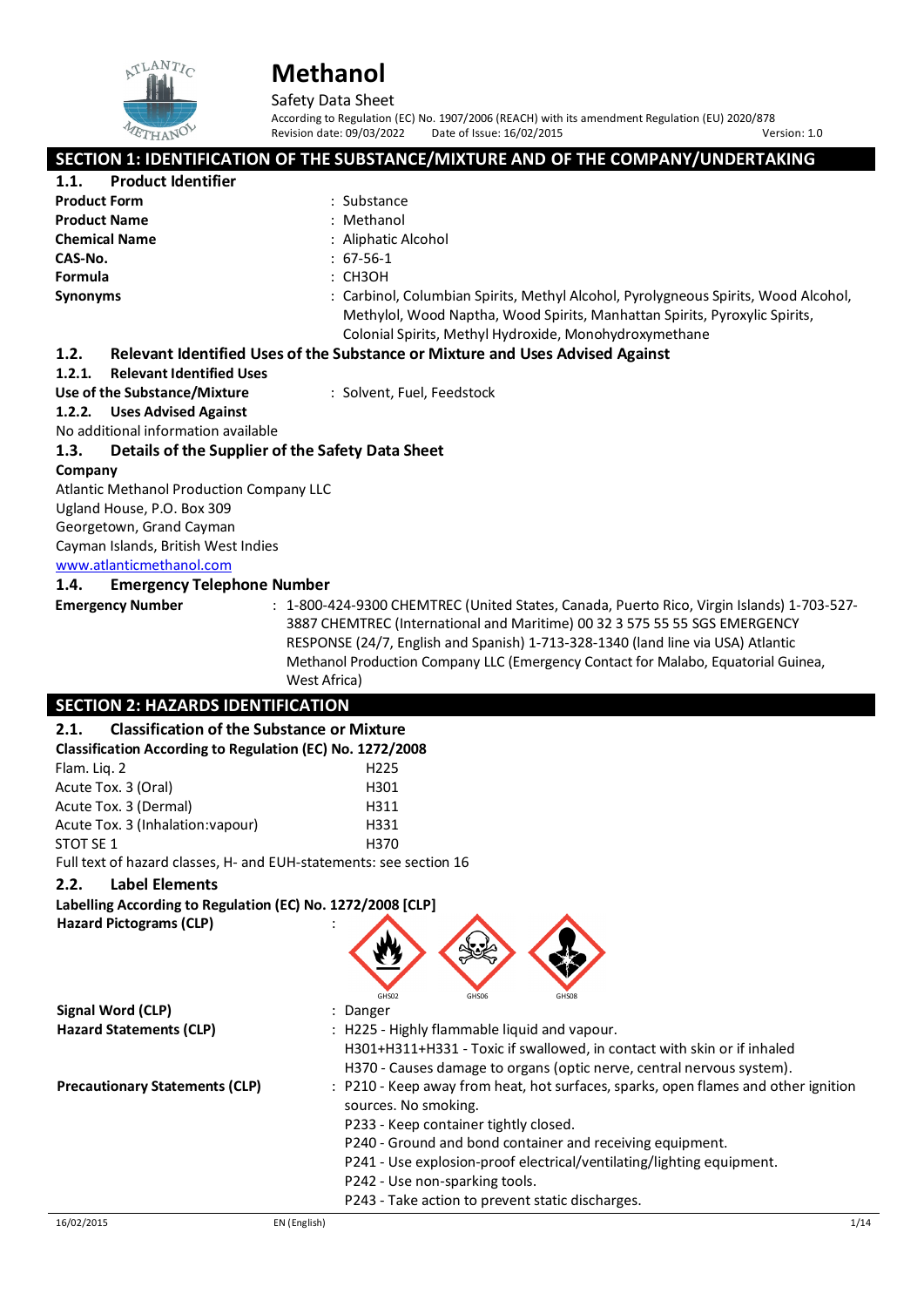Safety Data Sheet

According to Regulation (EC

|                    | ) No. 1907/2006 (REACH) with its amendment Regulation (EU) 2020/878                                                                                                   |
|--------------------|-----------------------------------------------------------------------------------------------------------------------------------------------------------------------|
|                    | P260 - Do not breathe dust/fume/gas/mist/vapours/spray.                                                                                                               |
|                    | P264 - Wash hands, forearms and face thoroughly after handling.                                                                                                       |
|                    | P270 - Do not eat, drink or smoke when using this product.                                                                                                            |
|                    | P271 - Use only outdoors or in a well-ventilated area.                                                                                                                |
|                    | P280 - Wear protective gloves/protective clothing/eye protection/face                                                                                                 |
|                    | protection/hearing protection.                                                                                                                                        |
|                    | P301+P310 - IF SWALLOWED: Immediately call a POISON CENTER or doctor.                                                                                                 |
|                    | P302+P352 - IF ON SKIN: Wash with plenty of water.                                                                                                                    |
|                    | P303+P361+P353 - IF ON SKIN (or hair): Take off immediately all contaminated<br>clothing. Rinse skin with water.                                                      |
|                    | P304+P340 - IF INHALED: Remove person to fresh air and keep comfortable for                                                                                           |
|                    | breathing.                                                                                                                                                            |
|                    | P308+P311 - IF exposed or concerned: Call a POISON CENTER or doctor.                                                                                                  |
|                    | P311 - Call a POISON CENTER or doctor.                                                                                                                                |
|                    | P321 - Specific treatment (see supplemental first aid instruction on this label).                                                                                     |
|                    | P330 - Rinse mouth.                                                                                                                                                   |
|                    | P361+P364 - Take off immediately all contaminated clothing and wash it before<br>reuse.                                                                               |
|                    | P370+P378 - In case of fire: Use media other than water to extinguish.                                                                                                |
|                    | P403+P233 - Store in a well-ventilated place. Keep container tightly closed.                                                                                          |
|                    | P403+P235 - Store in a well-ventilated place. Keep cool.                                                                                                              |
|                    | P405 - Store locked up.                                                                                                                                               |
|                    | P501 - Dispose of contents/container to hazardous or special waste collection<br>point, in accordance with local, regional, national and/or international regulation. |
| ards               |                                                                                                                                                                       |
| ontributing to the | : Exposure may aggravate pre-existing eye, skin, or respiratory conditions.                                                                                           |
|                    |                                                                                                                                                                       |

#### **2.3.** Other Haza

**Other Hazards Not Contribution Classification**

This substance/mixture does not meet the PBT/vPvB criteria of REACH regulation, annex XIII

The substance/mixture does not contain substance(s) at a concentration equal to or greater than 0,1% by weight that are present in the list established in accordance with Article 59(1) of REACH for having endocrine disrupting properties or identified as having endocrine disrupting properties in accordance with the criteria set out in Commission Delegated Regulation (EU) 2017/2100 or Commission Regulation (EU) 2018/605.

#### **SECTION 3: COMPOSITION/INFORMATION ON INGREDIENTS**

| 3.1.<br><b>Substances</b> |                                                                        |            |                                                                                                                                      |
|---------------------------|------------------------------------------------------------------------|------------|--------------------------------------------------------------------------------------------------------------------------------------|
| Name                      | : Methanol                                                             |            |                                                                                                                                      |
| CAS-No.                   | $: 67-56-1$                                                            |            |                                                                                                                                      |
| Name                      | <b>Product Identifier</b>                                              | %          | Classification According to Regulation (EC) No.<br>1272/2008                                                                         |
| Methanol                  | (CAS-No.) 67-56-1<br>(EC-No.) 200-659-6<br>(EC Index-No.) 603-001-00-X | $99 - 100$ | Flam. Lig. 2, H225<br>Acute Tox. 3 (Oral), H301<br>Acute Tox. 3 (Dermal), H311<br>Acute Tox. 3 (Inhalation), H331<br>STOT SE 1, H370 |

#### **Specific Concentration Limits:**

| Name     | <b>Product Identifier</b>                                              | <b>Specific Concentration Limits</b>                         |
|----------|------------------------------------------------------------------------|--------------------------------------------------------------|
| Methanol | (CAS-No.) 67-56-1<br>(EC-No.) 200-659-6<br>(EC Index-No.) 603-001-00-X | (3 ≤C < 10) STOT SE 2, H371<br>(10 ≤C < 100) STOT SE 1, H370 |

#### Full text of H-statements: see section 16

#### **3.2. Mixtures**

#### Not applicable

#### **SECTION 4: FIRST AID MEASURES**

# **4.1. Description of First-aid Measures**

: Never give anything by mouth to an unconscious person. If you feel unwell, seek medical advice (show the label where possible).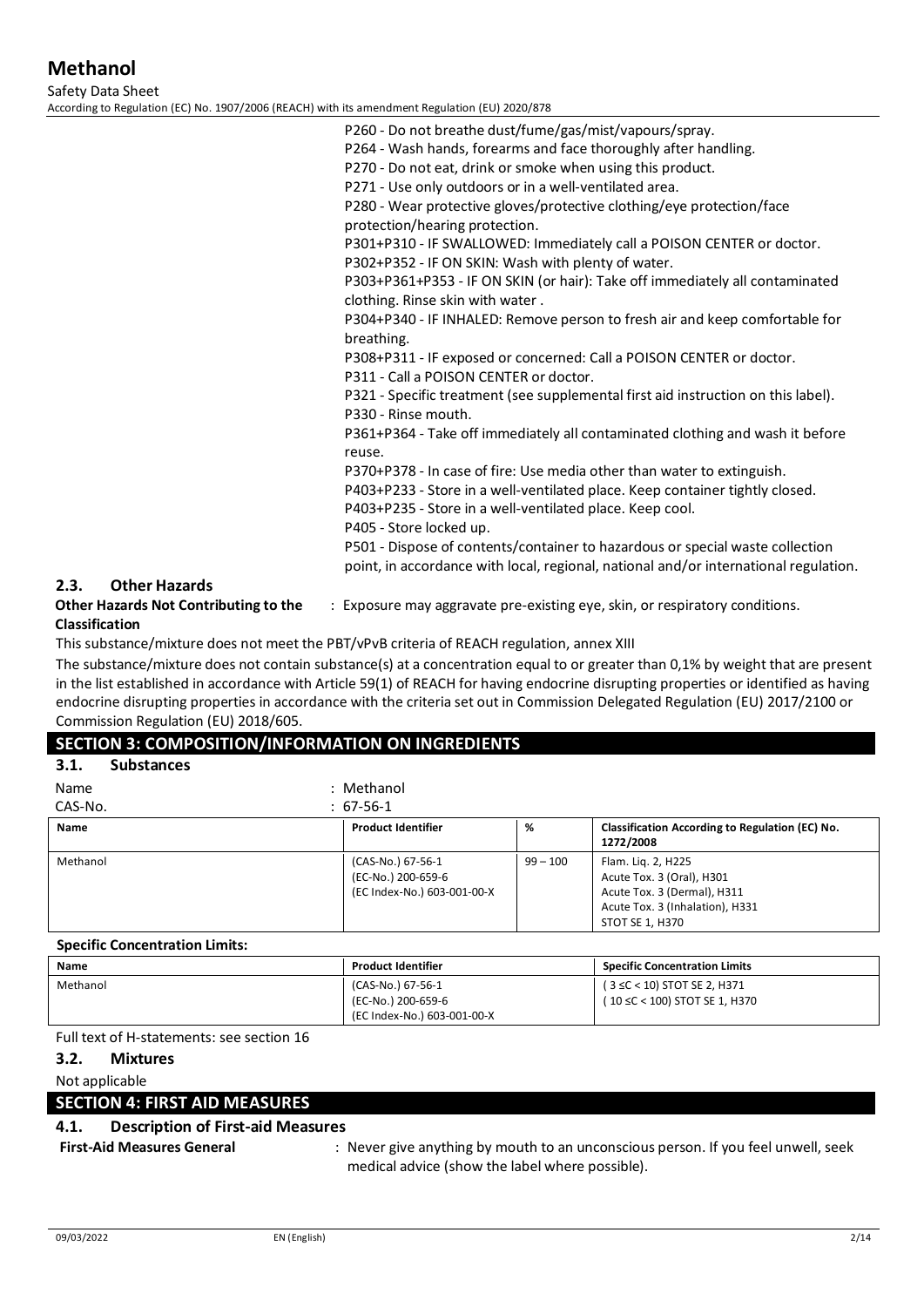Safety Data Sheet<br>According to Regulation

| <b>First-Aid Measures After Inhalation</b>                            | : First, take proper precautions to ensure your own safety before attempting rescue<br>(e.g. wear appropriate respiratory protective equipment, use the buddy system),<br>then remove the exposed person to fresh air. Keep at rest in a position comfortable<br>for breathing. Keep at rest and in a position comfortable for breathing. Seek<br>immediate medical attention. Immediately call a poison center or doctor/physician. |
|-----------------------------------------------------------------------|--------------------------------------------------------------------------------------------------------------------------------------------------------------------------------------------------------------------------------------------------------------------------------------------------------------------------------------------------------------------------------------------------------------------------------------|
| <b>First-Aid Measures After Skin Contact</b>                          | Immediately remove contaminated clothing. Immediately drench affected area<br>with water for at least 15 minutes. Immediately call a poison center or<br>doctor/physician.                                                                                                                                                                                                                                                           |
| <b>First-Aid Measures After Eye Contact</b>                           | : Immediately rinse with water for at least 15 minutes. Remove contact lenses, if<br>present and easy to do. Continue rinsing. Immediately call a poison center or<br>doctor/physician.                                                                                                                                                                                                                                              |
| <b>First-Aid Measures After Ingestion</b>                             | : Immediately call a POISON CENTER or doctor/physician. Do NOT induce vomiting.                                                                                                                                                                                                                                                                                                                                                      |
| 4.2.                                                                  | Most Important Symptoms and Effects Both Acute and Delayed                                                                                                                                                                                                                                                                                                                                                                           |
| Symptoms/Effects                                                      | : Toxic if swallowed, in contact with skin or if inhaled. Causes damage to organs<br>(optic nerve, central nervous system).                                                                                                                                                                                                                                                                                                          |
| <b>Symptoms/Effects After Inhalation</b>                              | : Toxic if inhaled. Inhalation of this material can cause serious health effects in small<br>amounts, leading to unconsciousness and death. Symptoms may include headache,<br>drowsiness, dizziness, nausea, vomiting, visual disturbance, and optic nerve<br>damage.                                                                                                                                                                |
| <b>Symptoms/Effects After Skin Contact</b>                            | : This material is toxic in small amounts through skin contact, and can cause adverse<br>health effects or death. This material may be absorbed through the skin and eyes.<br>Symptoms may include redness, dry skin, dermatitis, and defatting of the skin.                                                                                                                                                                         |
| <b>Symptoms/Effects After Eye Contact</b>                             | : May cause eye irritation. Symptoms may include: Redness, pain, swelling, itching,<br>burning, tearing, and blurred vision.                                                                                                                                                                                                                                                                                                         |
| <b>Symptoms/Effects After Ingestion</b>                               | : Toxic if swallowed. Symptoms may include headache, drowsiness, dizziness,<br>nausea, visual disturbance, optic nerve damage (blindness), abdominal pain,<br>shortness of breath, vomiting, convulsions, and unconsciousness. This material is<br>toxic in small amounts orally, and can cause adverse health effects or death.                                                                                                     |
| <b>Chronic Symptoms</b>                                               | : Causes damage to organs(optic nerve, central nervous system). Methanol, when<br>ingested, may cause acidosis and ocular toxicity ranging from diminished visual<br>capacity to complete blindness, and possible death.                                                                                                                                                                                                             |
| 4.3.                                                                  | Indication of Any Immediate Medical Attention and Special Treatment Needed                                                                                                                                                                                                                                                                                                                                                           |
| If medical advice is needed, have product container or label at hand. | If you feel unwell, seek medical advice (show the label where possible). If exposed or concerned, get medical advice and attention.                                                                                                                                                                                                                                                                                                  |

| n mcaical duvice is necueu, nave prouact container or laberat nanu.  |                                                                                                                                                                                                                                                                                                                                                                        |
|----------------------------------------------------------------------|------------------------------------------------------------------------------------------------------------------------------------------------------------------------------------------------------------------------------------------------------------------------------------------------------------------------------------------------------------------------|
| <b>SECTION 5: FIREFIGHTING MEASURES</b>                              |                                                                                                                                                                                                                                                                                                                                                                        |
| <b>Extinguishing Media</b><br>5.1.                                   |                                                                                                                                                                                                                                                                                                                                                                        |
| <b>Suitable Extinguishing Media</b>                                  | : Dry chemical powder, alcohol-resistant foam, carbon dioxide $(CO2)$ . Water may be<br>ineffective but water should be used to keep fire-exposed container cool.                                                                                                                                                                                                      |
| <b>Unsuitable Extinguishing Media</b>                                | : Methanol-water mixtures containing as little as 21% methanol by volume (25% by<br>weight) are also flammable liquids. Do not use a heavy water stream. A heavy<br>water stream may spread burning liquid.                                                                                                                                                            |
| <b>Special Hazards Arising From the Substance or Mixture</b><br>5.2. |                                                                                                                                                                                                                                                                                                                                                                        |
| <b>Fire Hazard</b>                                                   | : Highly flammable liquid and vapour. Alcohols burn with a pale blue flame that is<br>difficult to see under normal lighting conditions.                                                                                                                                                                                                                               |
| <b>Explosion Hazard</b>                                              | : May form flammable or explosive vapour-air mixture. Heat may build pressure,<br>rupturing closed containers, spreading fire and increasing risk of burns and injuries.                                                                                                                                                                                               |
| Reactivity                                                           | : Reacts violently with strong oxidisers. Increased risk of fire or explosion.                                                                                                                                                                                                                                                                                         |
| <b>Hazardous Combustion Products</b>                                 | : Carbon oxides (CO, CO <sub>2</sub> ). Formaldehyde.                                                                                                                                                                                                                                                                                                                  |
| 5.3.<br><b>Advice for Firefighters</b>                               |                                                                                                                                                                                                                                                                                                                                                                        |
| <b>Precautionary Measures Fire</b>                                   | : Exercise caution when fighting any chemical fire. Vapours are heavier than air and<br>may travel considerable distance to an ignition source and flash back to source of<br>vapours.                                                                                                                                                                                 |
| <b>Firefighting Instructions</b>                                     | : Do not breath fumes from fires or vapors from decompostion. In case of major fire<br>and large quantities: Evacuate area. Fight fire remotely due to the risk of<br>explosion. Use water spray or fog for cooling exposed containers. Closed<br>containers exposed to heat may explode. Do not allow run-off from fire-fighting to<br>enter drains or water courses. |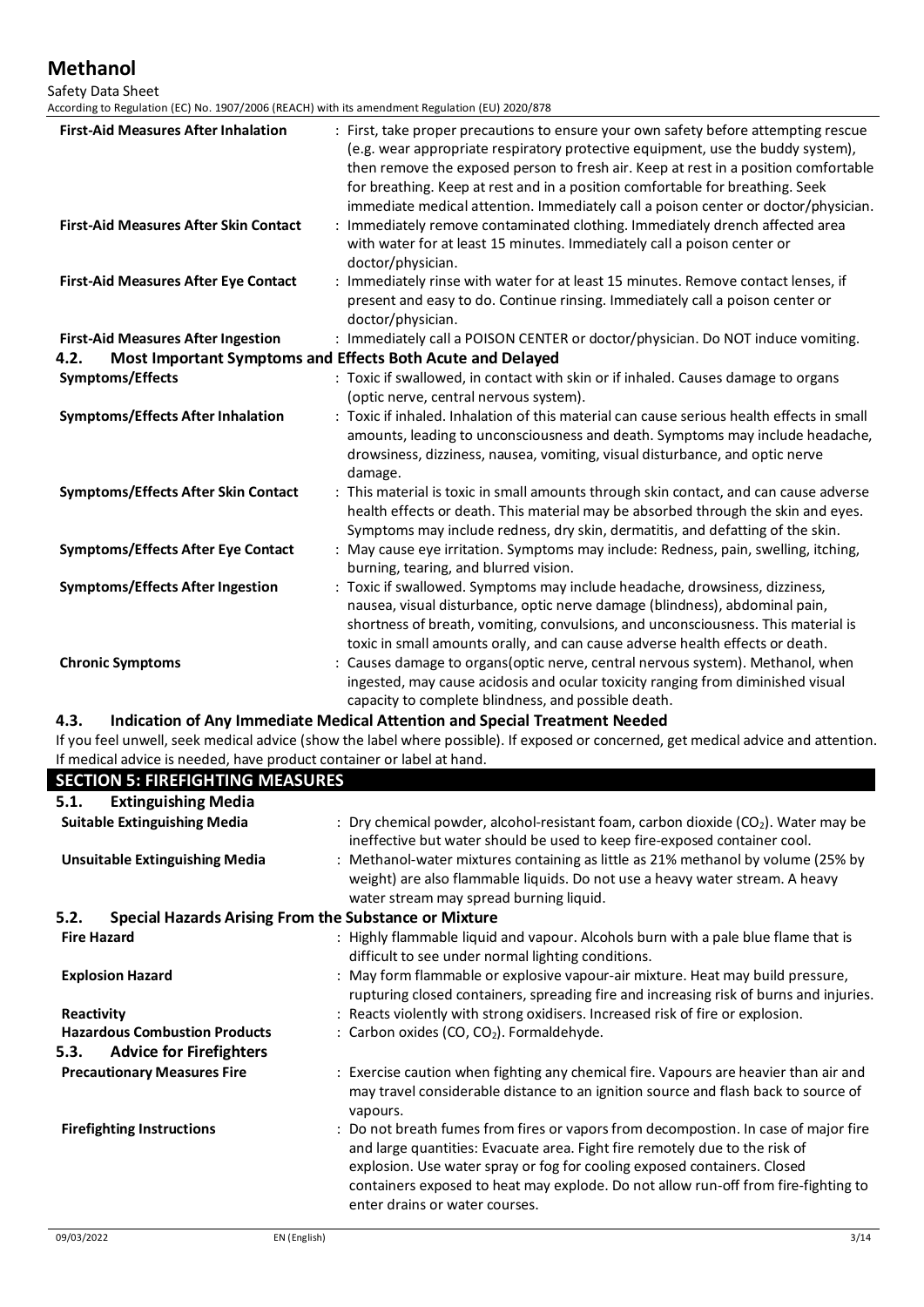Safety Data Sheet

According to Regulation (EC) No. 1907/2006 (REACH) with its amendment Regulation (EU) 2020/878

| According to Regulation (EC) No. 1907/2006 (REACH) with its amendment Regulation (EO) 2020/878 |                                                                                                                                                                                                                                                                                                                                                                                                                                                                                                                                                                                 |
|------------------------------------------------------------------------------------------------|---------------------------------------------------------------------------------------------------------------------------------------------------------------------------------------------------------------------------------------------------------------------------------------------------------------------------------------------------------------------------------------------------------------------------------------------------------------------------------------------------------------------------------------------------------------------------------|
| <b>Protection During Firefighting</b>                                                          | : Do not enter fire area without proper protective equipment, including respiratory                                                                                                                                                                                                                                                                                                                                                                                                                                                                                             |
|                                                                                                | protection.                                                                                                                                                                                                                                                                                                                                                                                                                                                                                                                                                                     |
| <b>SECTION 6: ACCIDENTAL RELEASE MEASURES</b>                                                  |                                                                                                                                                                                                                                                                                                                                                                                                                                                                                                                                                                                 |
| 6.1.                                                                                           | <b>Personal Precautions, Protective Equipment and Emergency Procedures</b>                                                                                                                                                                                                                                                                                                                                                                                                                                                                                                      |
| <b>General Measures</b>                                                                        | : Do not breathe vapor, mist or spray. Do not get in eyes, on skin, or on clothing.<br>Handle in accordance with good industrial hygiene and safety practice. Use special<br>care to avoid static electric charges. Keep away from heat, hot surfaces, sparks,<br>open flames, and other ignition sources. No smoking.                                                                                                                                                                                                                                                          |
| For Non-Emergency Personnel<br>6.1.1.                                                          |                                                                                                                                                                                                                                                                                                                                                                                                                                                                                                                                                                                 |
| <b>Protective Equipment</b>                                                                    | : Use appropriate personal protective equipment (PPE).                                                                                                                                                                                                                                                                                                                                                                                                                                                                                                                          |
| <b>Emergency Procedures</b>                                                                    | : Evacuate unnecessary personnel. Evacuate unnecessary personnel. Stop leak if<br>safe to do so.                                                                                                                                                                                                                                                                                                                                                                                                                                                                                |
| <b>For Emergency Responders</b><br>6.1.2.                                                      |                                                                                                                                                                                                                                                                                                                                                                                                                                                                                                                                                                                 |
| <b>Protective Equipment</b>                                                                    | : Equip cleanup crew with proper protection.                                                                                                                                                                                                                                                                                                                                                                                                                                                                                                                                    |
| <b>Emergency Procedures</b>                                                                    | : Upon arrival at the scene, a first responder is expected to recognise the presence<br>of dangerous goods, protect oneself and the public, secure the area, and call for<br>the assistance of trained personnel as soon as conditions permit. Ventilate area.<br>Eliminate ignition sources.                                                                                                                                                                                                                                                                                   |
| <b>Environmental Precautions</b><br>6.2.                                                       |                                                                                                                                                                                                                                                                                                                                                                                                                                                                                                                                                                                 |
|                                                                                                | Prevent entry to sewers and public waters. Notify authorities if liquid enters sewers or public waters.                                                                                                                                                                                                                                                                                                                                                                                                                                                                         |
| 6.3.                                                                                           | Methods and Materials for Containment and Cleaning Up                                                                                                                                                                                                                                                                                                                                                                                                                                                                                                                           |
| <b>For Containment</b><br><b>Methods for Cleaning Up</b>                                       | : Contain any spills with dikes or absorbents to prevent migration and entry into<br>sewers or streams. As an immediate precautionary measure, isolate spill or leak<br>area in all directions. Ventilate area.<br>: Clean up spills immediately and dispose of waste safely. Absorb and/or contain                                                                                                                                                                                                                                                                             |
|                                                                                                | spill with inert material, then place in suitable container. Transfer spilled material<br>to a suitable container for disposal. Do not take up in combustible material such<br>as: saw dust or cellulosic material. Use only non-sparking tools. Contact competent<br>authorities after a spill.                                                                                                                                                                                                                                                                                |
| <b>Reference to Other Sections</b><br>6.4.                                                     |                                                                                                                                                                                                                                                                                                                                                                                                                                                                                                                                                                                 |
| <b>SECTION 7: HANDLING AND STORAGE</b>                                                         | See Section 8 for exposure controls and personal protection and Section 13 for disposal considerations.                                                                                                                                                                                                                                                                                                                                                                                                                                                                         |
| <b>Precautions for Safe Handling</b><br>7.1.                                                   |                                                                                                                                                                                                                                                                                                                                                                                                                                                                                                                                                                                 |
| <b>Additional Hazards When Processed</b>                                                       | : Handle empty containers with care because residual vapours are flammable. Any<br>proposed use of this product in elevated-temperature processes should be<br>thoroughly evaluated to assure that safe operating conditions are established and<br>maintained.                                                                                                                                                                                                                                                                                                                 |
| <b>Precautions for Safe Handling</b>                                                           | : Do not breathe vapors, mist, or spray. Do not get in eyes, on skin, or on clothing.<br>Use only non-sparking tools. Wash hands and other exposed areas with mild soap<br>and water before eating, drinking or smoking and when leaving work. Use<br>appropriate personal protective equipment (PPE). Keep away from heat, hot<br>surfaces, sparks, open flames and other ignition sources. No smoking. Take<br>precautionary measures against static discharge. Handle empty containers with<br>care because they may still present a hazard. Use only outdoors or in a well- |

**Hygiene Measures** : Handle in accordance with good industrial hygiene and safety procedures. Wash hands and other exposed areas with mild soap and water before eating, drinking or smoking and when leaving work.

ventilated area.

# **7.2. Conditions for Safe Storage, Including Any Incompatibilities**

**Technical Measures** : Proper grounding procedures to avoid static electricity should be followed. Ground and bond container and receiving equipment. Use explosion-proof electrical, ventilating, and lighting equipment. Ensure adequate ventilation. Comply with applicable regulations.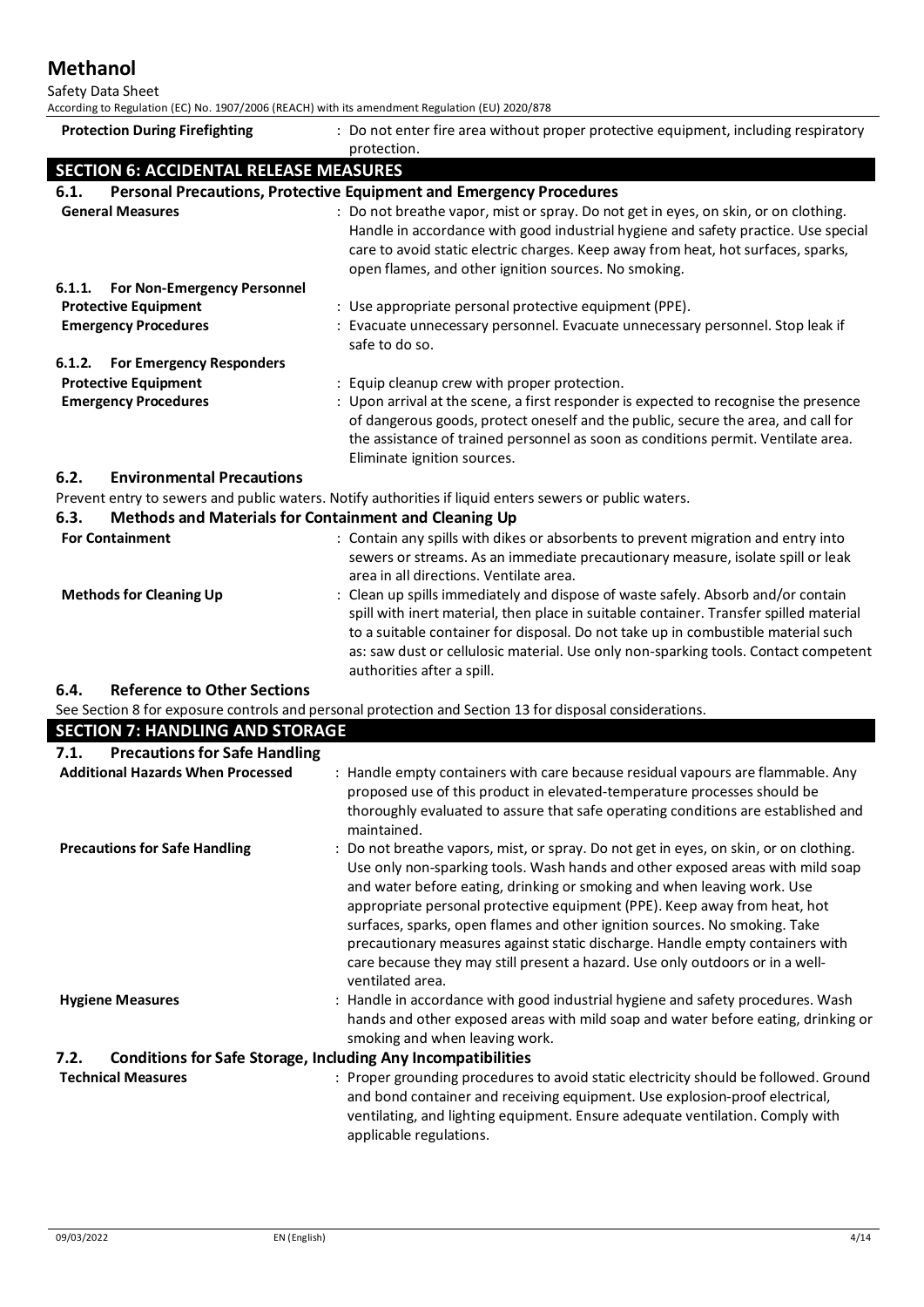Safety Data Sheet

According to Regulation (EC) No. 1907/2006 (REACH) with its amendment Regulation (EU) 2020/878

| : Store in accordance with applicable national storage class systems. Store in a cool,                                                                                                                                                                   |
|----------------------------------------------------------------------------------------------------------------------------------------------------------------------------------------------------------------------------------------------------------|
| dry, well-ventilated place. Do not store near heat, flame, or other potential ignition                                                                                                                                                                   |
| sources. Do not store with oxidizers. Store in a cool, dry, well-ventilated place. Keep                                                                                                                                                                  |
| containers tightly closed. Do not store near heat, flame, or other potential ignition                                                                                                                                                                    |
| sources. Do not store with oxidizers. Do not store in unlabeled containers. Ground                                                                                                                                                                       |
| all equipment containing this material. All electrical equipment in areas where this<br>material is stored or handled must meet all applicable requirements of the NFPA's                                                                                |
| National Electrical Code (NEC). Store and transport in accordance with all applicable                                                                                                                                                                    |
| laws. Keep/Store away from direct sunlight, extremely high or low temperatures<br>and incompatible materials, Keep away from ignition sources (including static<br>discharges). Store in a dry, cool place. Store locked up/in a secure area. Store in a |
| well-ventilated place. Keep container tightly closed. Keep in fireproof place.                                                                                                                                                                           |
| : Alkali metals. Strong acids, strong bases, strong oxidisers.                                                                                                                                                                                           |
|                                                                                                                                                                                                                                                          |

## **7.3. Specific End Use(S)**

Solvent, Fuel, Feedstock

### **SECTION 8: EXPOSURE CONTROLS/PERSONAL PROTECTION**

#### **8.1. Control Parameters**

Please see section 16 for the legal basis of limit value information in section 8.1, including the national legislation or provision which gives rise to a given limit.

| <b>Methanol (67-56-1)</b> |                                                                   |                                                                                                                                                                         |
|---------------------------|-------------------------------------------------------------------|-------------------------------------------------------------------------------------------------------------------------------------------------------------------------|
| EU                        | IOELV TWA (Legal Basis:2019/1831 EU in accor. with 98/24/EC)      | $260$ mg/m <sup>3</sup>                                                                                                                                                 |
| EU                        | IOELV TWA (Legal Basis:2019/1831 EU in accor. with 98/24/EC)      | $200$ ppm                                                                                                                                                               |
| EU                        | Remark                                                            | Possibility of significant uptake through the skin                                                                                                                      |
| Austria                   | OEL TWA (Legal Basis: BGBI. II Nr. 254/2018)                      | 260 $mg/m3$                                                                                                                                                             |
| Austria                   | OEL TWA (Legal Basis: BGBI. II Nr. 254/2018)                      | 200 ppm                                                                                                                                                                 |
| Austria                   | OEL STEL (Legal Basis: BGBl. II Nr. 254/2018)                     | 1040 mg/m <sup>3</sup>                                                                                                                                                  |
| Austria                   | OEL STEL (Legal Basis: BGBI. II Nr. 254/2018)                     | 800 ppm                                                                                                                                                                 |
| Austria                   | OEL Chemical Category (Legal Basis: BGBI. II Nr. 254/2018)        | Skin notation                                                                                                                                                           |
| <b>Belgium</b>            | OEL TWA (Legal Basis: Royal Decree 21/01/2020)                    | $266 \text{ mg/m}^3$                                                                                                                                                    |
| <b>Belgium</b>            | OEL TWA (Legal Basis: Royal Decree 21/01/2020)                    | 200 ppm                                                                                                                                                                 |
| <b>Belgium</b>            | OEL STEL (Legal Basis: Royal Decree 21/01/2020)                   | 333 mg/m <sup>3</sup>                                                                                                                                                   |
| <b>Belgium</b>            | OEL STEL (Legal Basis: Royal Decree 21/01/2020)                   | 250 ppm                                                                                                                                                                 |
| <b>Belgium</b>            | OEL Chemical Category (Legal Basis: Royal Decree 21/01/2020)      | Skin, Skin notation                                                                                                                                                     |
| <b>Bulgaria</b>           | OEL TWA (Legal Basis: Reg. No. 13/10)                             | $260 \,\mathrm{mg/m^3}$                                                                                                                                                 |
| <b>Bulgaria</b>           | OEL TWA (Legal Basis: Reg. No. 13/10)                             | 200 ppm                                                                                                                                                                 |
| Croatia                   | OEL TWA (Legal Basis: OG No. 91/2018)                             | $260 \text{ mg/m}^3$                                                                                                                                                    |
| Croatia                   | OEL TWA (Legal Basis: OG No. 91/2018)                             | 200 ppm                                                                                                                                                                 |
| Croatia                   | OEL Chemical Category (Legal Basis: OG No. 91/2018)               | Skin notation                                                                                                                                                           |
| Croatia                   | OEL BLV (Legal Basis:OG No. 91/2018)                              | 7 mg/g creatinine Parameter: Methanol - Medium: urine - Sampling<br>time: at the end of the work shift (calculated on the average<br>Creatinine value of 1.2 g/L urine) |
| Cyprus                    | OEL TWA (Legal Basis: KDP 16/2019)                                | $260 \text{ mg/m}^3$                                                                                                                                                    |
| Cyprus                    | OEL TWA (Legal Basis: KDP 16/2019)                                | 200 ppm                                                                                                                                                                 |
| Cyprus                    | OEL Chemical Category (Legal Basis: KDP 16/2019)                  | Skin-potential for cutaneous absorption                                                                                                                                 |
| <b>Czech Republic</b>     | OEL TWA (Legal Basis: Reg. 41/2020)                               | 250 mg/m <sup>3</sup>                                                                                                                                                   |
| <b>Czech Republic</b>     | OEL Chemical Category (Legal Basis:Decree No. 107/2013)           | Potential for cutaneous absorption                                                                                                                                      |
| <b>Czech Republic</b>     | OEL BLV (Legal Basis: Reg. 41/2020)                               | Parameter: Methanol - Medium: urine - Sampling time: end of shift<br>15 mg/l Parameter: Methanol - Medium: urine - Sampling time: end<br>of shift                       |
| <b>Denmark</b>            | OEL TWA (Legal Basis: BEK No. 698 of 28/05/2020)                  | $260 \text{ mg/m}^3$                                                                                                                                                    |
| <b>Denmark</b>            | OEL TWA (Legal Basis: BEK No. 698 of 28/05/2020)                  | 200 ppm                                                                                                                                                                 |
| <b>Denmark</b>            | OEL Chemical Category (Legal Basis: BEK No. 698 of<br>28/05/2020) | Potential for cutaneous absorption                                                                                                                                      |
| Estonia                   | OEL TWA (Legal Basis: Regulation No. 105)                         | $250 \text{ mg/m}^3$                                                                                                                                                    |
| Estonia                   | OEL TWA (Legal Basis: Regulation No. 105)                         | $200$ ppm                                                                                                                                                               |
| Estonia                   | OEL STEL (Legal Basis: Regulation No. 105)                        | 350 mg/m <sup>3</sup>                                                                                                                                                   |
| <b>Estonia</b>            | OEL STEL (Legal Basis: Regulation No. 105)                        | 250 ppm                                                                                                                                                                 |
| <b>Estonia</b>            | OEL Chemical Category (Legal Basis: Regulation No. 105)           | Skin notation                                                                                                                                                           |
|                           |                                                                   |                                                                                                                                                                         |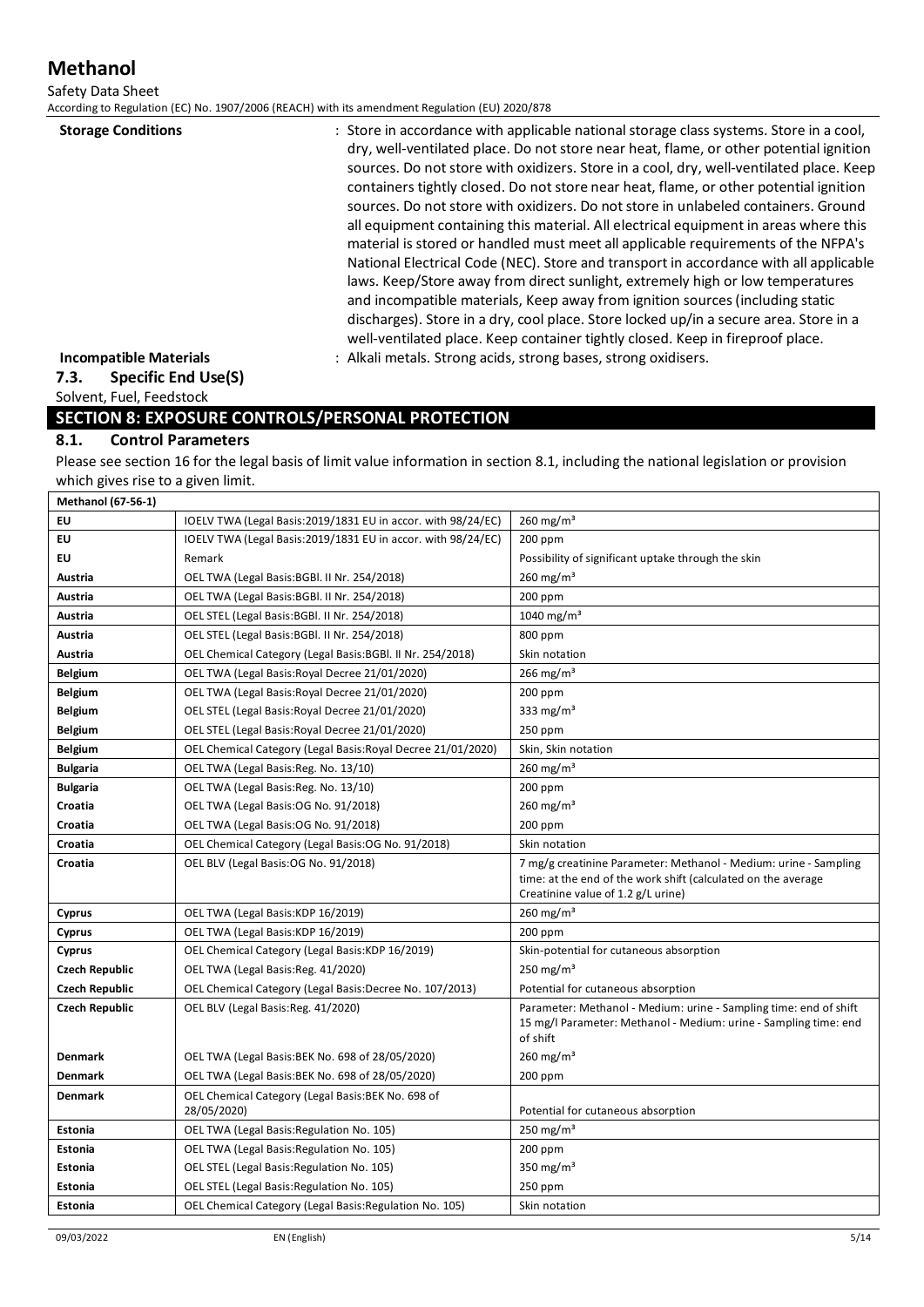#### Safety Data Sheet

According to Regulation (EC) No. 1907/2006 (REACH) with its amendment Regulation (EU) 2020/878

| <b>Methanol (67-56-1)</b>            |                                                                        |                                                                                                                                                                                                                       |
|--------------------------------------|------------------------------------------------------------------------|-----------------------------------------------------------------------------------------------------------------------------------------------------------------------------------------------------------------------|
| <b>Finland</b>                       | OEL TWA (Legal Basis: HTP-ARVOT 2020)                                  | $270 \,\mathrm{mg/m^3}$                                                                                                                                                                                               |
| <b>Finland</b>                       | OEL TWA (Legal Basis: HTP-ARVOT 2020)                                  | $200$ ppm                                                                                                                                                                                                             |
| <b>Finland</b>                       | OEL STEL (Legal Basis:HTP-ARVOT 2020)                                  | 330 mg/m <sup>3</sup>                                                                                                                                                                                                 |
| <b>Finland</b>                       | OEL STEL (Legal Basis:HTP-ARVOT 2020)                                  | $250$ ppm                                                                                                                                                                                                             |
| <b>Finland</b>                       | OEL Chemical Category HTP-ARVOT 2020)                                  | Potential for cutaneous absorption                                                                                                                                                                                    |
| France                               | OEL STEL (Legal Basis: INRS ED 984)                                    | 1300 mg/m <sup>3</sup>                                                                                                                                                                                                |
| France                               | OEL STEL (Legal Basis: INRS ED 984)                                    | 1000 ppm                                                                                                                                                                                                              |
| France                               | OEL TWA (Legal Basis: INRS ED 984)                                     | 260 mg/m <sup>3</sup> (restrictive limit)                                                                                                                                                                             |
| France                               | OEL TWA (Legal Basis: INRS ED 984)                                     | 200 ppm (restrictive limit)                                                                                                                                                                                           |
| France                               | OEL Chemical Category (Legal Basis: INRS ED 984)                       | Risk of cutaneous absorption                                                                                                                                                                                          |
| France                               | OEL BLV (Legal Basis:Decree 2009-1570)                                 | 15 mg/l Parameter: Methanol - Medium: urine - Sampling time: end<br>of shift (Background noise on non-exposed subjects)                                                                                               |
| Germany                              | OEL TWA (Legal Basis: TRGS 900)                                        | 130 mg/m <sup>3</sup> (the risk of damage to the embryo or fetus can be<br>excluded when AGW and BGW values are observed)                                                                                             |
| Germany                              | OEL TWA (Legal Basis: TRGS 900)                                        | 100 ppm (the risk of damage to the embryo or fetus can be excluded<br>when AGW and BGW values are observed)                                                                                                           |
| Germany                              | OEL BLV (Legal Basis:TRGS 903)                                         | 15 mg/l Parameter: Methanol - Medium: urine - Sampling time: end<br>of shift<br>15 mg/l Parameter: Methanol - Medium: urine - Sampling time: for<br>long-term exposures: at the end of the shift after several shifts |
| Germany                              | OEL Chemical Category (Legal Basis: TRGS 900)                          | Skin notation                                                                                                                                                                                                         |
| Gibraltar                            | OEL TWA (Legal Basis:LN. 2018/181)                                     | 260 mg/m <sup>3</sup>                                                                                                                                                                                                 |
| Gibraltar                            | OEL TWA (Legal Basis:LN. 2018/181)                                     | 200 ppm                                                                                                                                                                                                               |
| Gibraltar                            | OEL Chemical Category (Legal Basis:LN. 2018/181)                       | Skin notation                                                                                                                                                                                                         |
| Greece                               | OEL TWA (Legal Basis: PWHSE)                                           | $260 \,\mathrm{mg/m^3}$                                                                                                                                                                                               |
| Greece                               | OEL TWA (Legal Basis: PWHSE)                                           | $200$ ppm                                                                                                                                                                                                             |
| Greece                               | OEL STEL (Legal Basis:PWHSE)                                           | 325 mg/m <sup>3</sup>                                                                                                                                                                                                 |
| Greece                               | <b>OEL STEL (Legal Basis:PWHSE)</b>                                    | $250$ ppm                                                                                                                                                                                                             |
| Greece                               | OEL Chemical Category (Legal Basis:PWHSE)                              | skin - potential for cutaneous absorption                                                                                                                                                                             |
| Hungary                              | OEL TWA (Legal Basis:Decree No. 05/2020)                               | $260 \text{ mg/m}^3$                                                                                                                                                                                                  |
| Hungary                              | OEL Chemical Category (Legal Basis:Decree No. 05/2020)                 | Potential for cutaneous absorption                                                                                                                                                                                    |
| Ireland                              | OEL TWA (Legal Basis:2020 COP)                                         | $260 \,\mathrm{mg/m^3}$                                                                                                                                                                                               |
| Ireland                              | OEL TWA (Legal Basis:2020 COP)                                         | $200$ ppm                                                                                                                                                                                                             |
| Ireland                              | OEL STEL (Legal Basis:2020 COP)                                        | 780 mg/m <sup>3</sup> (calculated)                                                                                                                                                                                    |
| Ireland                              | OEL STEL (Legal Basis:2020 COP)                                        | 600 ppm (calculated)                                                                                                                                                                                                  |
| Ireland                              | OEL Chemical Category (Legal Basis:Decree No. 05/2020)                 | Potential for cutaneous absorption                                                                                                                                                                                    |
| <b>USA ACGIH</b>                     | <b>OEL TWA (Legal Basis: IMDFN1)</b><br>OEL STEL (Legal Basis: IMDFN1) | $200$ ppm<br>$250$ ppm                                                                                                                                                                                                |
| <b>USA ACGIH</b><br><b>USA ACGIH</b> | BEI Value (Legal Basis: IMDFN1)                                        | 15 mg/l Parameter: Methanol - Medium: urine - Sampling time: end                                                                                                                                                      |
|                                      |                                                                        | of shift (background, nonspecific)                                                                                                                                                                                    |
| Italy                                | OEL TWA (Legal Basis:Decree 81)                                        | $260 \text{ mg/m}^3$                                                                                                                                                                                                  |
| Italy                                | OEL TWA (Legal Basis:Decree 81)                                        | 200 ppm                                                                                                                                                                                                               |
| Italy                                | OEL Chemical Category (Legal Basis:Decree 81)                          | skin - potential for cutaneous absorption                                                                                                                                                                             |
| Latvia                               | OEL TWA (Legal Basis: Reg. No. 325)                                    | 260 mg/m <sup>3</sup>                                                                                                                                                                                                 |
| Latvia                               | OEL TWA (Legal Basis: Reg. No. 325)                                    | 200 ppm                                                                                                                                                                                                               |
| Latvia                               | OEL Chemical Category (Legal Basis: Reg. No. 325)                      | skin - potential for cutaneous exposure                                                                                                                                                                               |
| Lithuania                            | OEL TWA (Legal Basis: HN 23:2011)                                      | 260 mg/m <sup>3</sup>                                                                                                                                                                                                 |
| Lithuania                            | OEL TWA (Legal Basis: HN 23:2011)                                      | 200 ppm                                                                                                                                                                                                               |
| Lithuania                            | OEL Chemical Category (Legal Basis:HN 23:2011)                         | Skin notation                                                                                                                                                                                                         |
| Luxembourg                           | OEL TWA (Legal Basis: A-N 684)                                         | 260 mg/m <sup>3</sup>                                                                                                                                                                                                 |
| Luxembourg                           | OEL TWA (Legal Basis: A-N 684)                                         | 200 ppm                                                                                                                                                                                                               |
| Luxembourg                           | OEL Chemical Category (Legal Basis:A-N 684)                            | Possibility of significant uptake through the skin                                                                                                                                                                    |
| Malta                                | OEL TWA (Legal Basis: MOHSAA Ch. 424)                                  | $260 \text{ mg/m}^3$                                                                                                                                                                                                  |
| Malta                                | OEL TWA (Legal Basis: MOHSAA Ch. 424)                                  | 200 ppm                                                                                                                                                                                                               |
| Malta                                | OEL Chemical Category (Legal Basis: MOHSAA Ch. 424)                    | Possibility of significant uptake through the skin                                                                                                                                                                    |
| Netherlands                          | OEL TWA (Legal Basis:OWCRLV)                                           | 133 mg/m <sup>3</sup>                                                                                                                                                                                                 |
| Netherlands                          | OEL Chemical Category (Legal Basis:OWCRLV)                             | Skin notation                                                                                                                                                                                                         |
| Norway                               | OEL TWA (Legal Basis: FOR-2020-04-06-695)                              | 130 mg/m <sup>3</sup>                                                                                                                                                                                                 |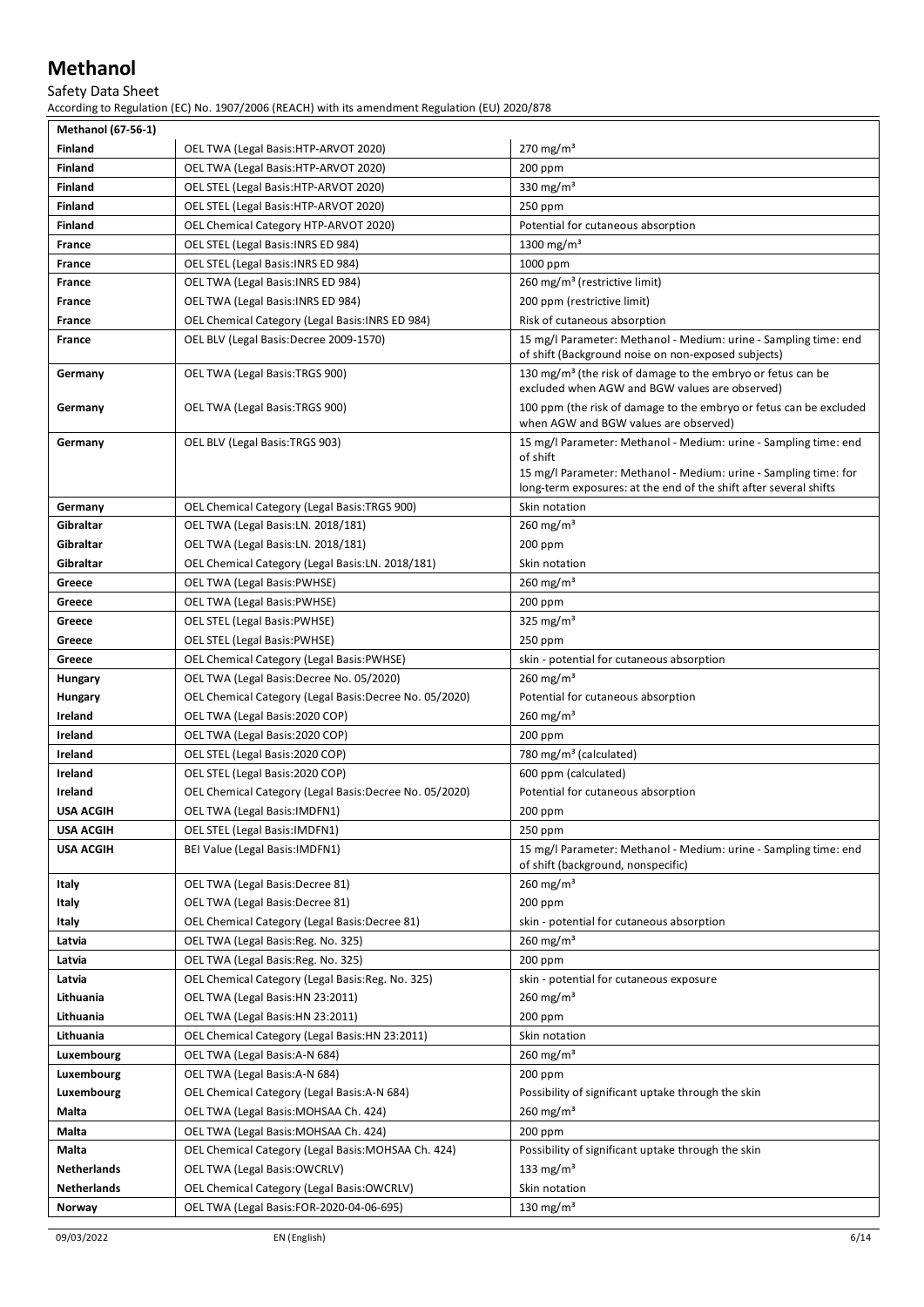#### Safety Data Sheet

According to Regulation (EC) No. 1907/2006 (REACH) with its amendment Regulation (EU) 2020/878

| <b>Methanol (67-56-1)</b> |                                                                      |                                                                                                                                                                                                                 |
|---------------------------|----------------------------------------------------------------------|-----------------------------------------------------------------------------------------------------------------------------------------------------------------------------------------------------------------|
| Norway                    | OEL TWA (Legal Basis:FOR-2020-04-06-695)                             | $100$ ppm                                                                                                                                                                                                       |
| Norway                    | OEL STEL (Legal Basis:FOR-2020-04-06-695)                            | 162,5 mg/m <sup>3</sup> (value calculated)                                                                                                                                                                      |
| Norway                    | OEL STEL (Legal Basis:FOR-2020-04-06-695)                            | 150 ppm (value calculated)                                                                                                                                                                                      |
| Norway                    | OEL Chemical Category (Legal Basis:FOR-2020-04-06-695)               | Skin notation                                                                                                                                                                                                   |
| Poland                    | OEL TWA (Legal Basis:Dz. U. 2020 Nr. 61)                             | $100 \text{ mg/m}^3$                                                                                                                                                                                            |
| Poland                    | OEL TWA (Legal Basis:Dz. U. 2020 Nr. 61)                             | 300 mg/m <sup>3</sup>                                                                                                                                                                                           |
| Portugal                  | OEL TWA (Legal Basis: Portuguese Norm NP 1796: 2014)                 | 260 mg/m <sup>3</sup> (indicative limit value)                                                                                                                                                                  |
| Portugal                  | OEL TWA (Legal Basis: Portuguese Norm NP 1796: 2014)                 | 200 ppm (indicative limit value)                                                                                                                                                                                |
| Portugal                  | OEL STEL (Legal Basis: Portuguese Norm NP 1796:2014)                 | 250 ppm                                                                                                                                                                                                         |
| Portugal                  | OEL Chemical Category (Legal Basis: Portuguese Norm NP<br>1796:2014) | skin - potential for cutaneous exposure indicative limit value                                                                                                                                                  |
| Romania                   | OEL TWA (Legal Basis: Gov. Dec. No 1.218)                            | 260 mg/m <sup>3</sup>                                                                                                                                                                                           |
| Romania                   | OEL TWA (Legal Basis: Gov. Dec. No 1.218)                            | 200 ppm                                                                                                                                                                                                         |
| Romania                   | OEL Chemical Category (Legal Basis: Gov. Dec. No 1.218)              | Skin notation                                                                                                                                                                                                   |
| Romania                   | OEL BLV (Legal Basis: Gov. Dec. No 1.218)                            | 6 mg/l Parameter: Methanol - Medium: urine - Sampling time: end of<br>shift                                                                                                                                     |
| Slovakia                  | OEL TWA (Legal Basis: Gov. Decree 33/2018)                           | 260 mg/m <sup>3</sup>                                                                                                                                                                                           |
| Slovakia                  | OEL TWA (Legal Basis: Gov. Decree 33/2018)                           | 200 ppm                                                                                                                                                                                                         |
| Slovakia                  | OEL Chemical Category (Legal Basis: Gov. Decree 33/2018)             | Potential for cutaneous absorption                                                                                                                                                                              |
| Slovakia                  | OEL BLV (Legal Basis: Gov. Decree 33/2018)                           | 30 mg/l Parameter: Methanol - Medium: urine - Sampling time: end<br>of exposure or work shift<br>30 mg/l Parameter: Methanol - Medium: urine - Sampling time: after<br>all work shifts (for long-term exposure) |
| Slovenia                  | OEL TWA (Legal Basis: No. 79/19)                                     | $260 \text{ mg/m}^3$                                                                                                                                                                                            |
| Slovenia                  | OEL TWA (Legal Basis: No. 79/19)                                     | $200$ ppm                                                                                                                                                                                                       |
| Slovenia                  | OEL STEL (Legal Basis: No. 79/19)                                    | 1040 mg/m <sup>3</sup>                                                                                                                                                                                          |
| Slovenia                  | OEL STEL (Legal Basis: No. 79/19)                                    | 800 ppm                                                                                                                                                                                                         |
| Slovenia                  | OEL Chemical Category (Legal Basis: No. 79/19)                       | Potential for cutaneous absorption                                                                                                                                                                              |
| Spain                     | OEL TWA (Legal Basis: OELCAIS)                                       | 266 mg/m <sup>3</sup> (indicative limit value)                                                                                                                                                                  |
| Spain                     | OEL TWA (Legal Basis: OELCAIS)                                       | 200 ppm (indicative limit value)                                                                                                                                                                                |
| Spain                     | OEL Chemical Category (Legal Basis:OELCAIS)                          | skin - potential for cutaneous absorption                                                                                                                                                                       |
| Spain                     | OEL BLV (Legal Basis:OELCAIS)                                        | 15 mg/l Parameter: Methanol - Medium: urine - Sampling time: end<br>of shift                                                                                                                                    |
| Sweden                    | OEL TLV (Legal Basis:AFS 2018:1)                                     | 250 mg/m <sup>3</sup>                                                                                                                                                                                           |
| Sweden                    | OEL TLV (Legal Basis:AFS 2018:1)                                     | $200$ ppm                                                                                                                                                                                                       |
| Sweden                    | OEL STEL (Legal Basis:AFS 2018:1)                                    | 350 mg/m <sup>3</sup>                                                                                                                                                                                           |
| Sweden                    | OEL STEL (Legal Basis:AFS 2018:1)                                    | 250 ppm                                                                                                                                                                                                         |
| Sweden                    | OEL Chemical Category (Legal Basis:AFS 2018:1)                       | Skin notation                                                                                                                                                                                                   |
| Switzerland               | OEL STEL (Legal Basis:OLVSNAIF)                                      | 520 mg/m <sup>3</sup>                                                                                                                                                                                           |
| Switzerland               | OEL STEL (Legal Basis:OLVSNAIF)                                      | 400 ppm                                                                                                                                                                                                         |
| Switzerland               | OEL TWA (Legal Basis: OLVSNAIF)                                      | $260 \text{ mg/m}^3$                                                                                                                                                                                            |
| Switzerland               | OEL TWA (Legal Basis: OLVSNAIF)                                      | 200 ppm                                                                                                                                                                                                         |
| Switzerland               | OEL Chemical Category (Legal Basis:OLVSNAIF)                         | Skin notation                                                                                                                                                                                                   |
| Switzerland               | <b>OEL BLV (Legal Basis:OLVSNAIF)</b>                                | 30 mg/l Parameter: Methanol - Medium: urine - Sampling time: end<br>of shift, and after several shifts (for long-term exposures)                                                                                |

#### **8.2. Exposure Controls**

**Appropriate Engineering Controls** : Emergency eye wash fountains and safety showers should be available in the immediate vicinity of any potential exposure. Provide sufficient ventilation to keep vapors below permissible exposure limit. Suitable eye/body wash equipment should be available in the vicinity of any potential exposure. Proper grounding procedures to avoid static electricity should be followed. Use explosion-proof equipment. Gas detectors should be used when toxic gases may be released. Gas detectors should be used when flammable gases or vapours may be released. Ensure all national/local regulations are observed.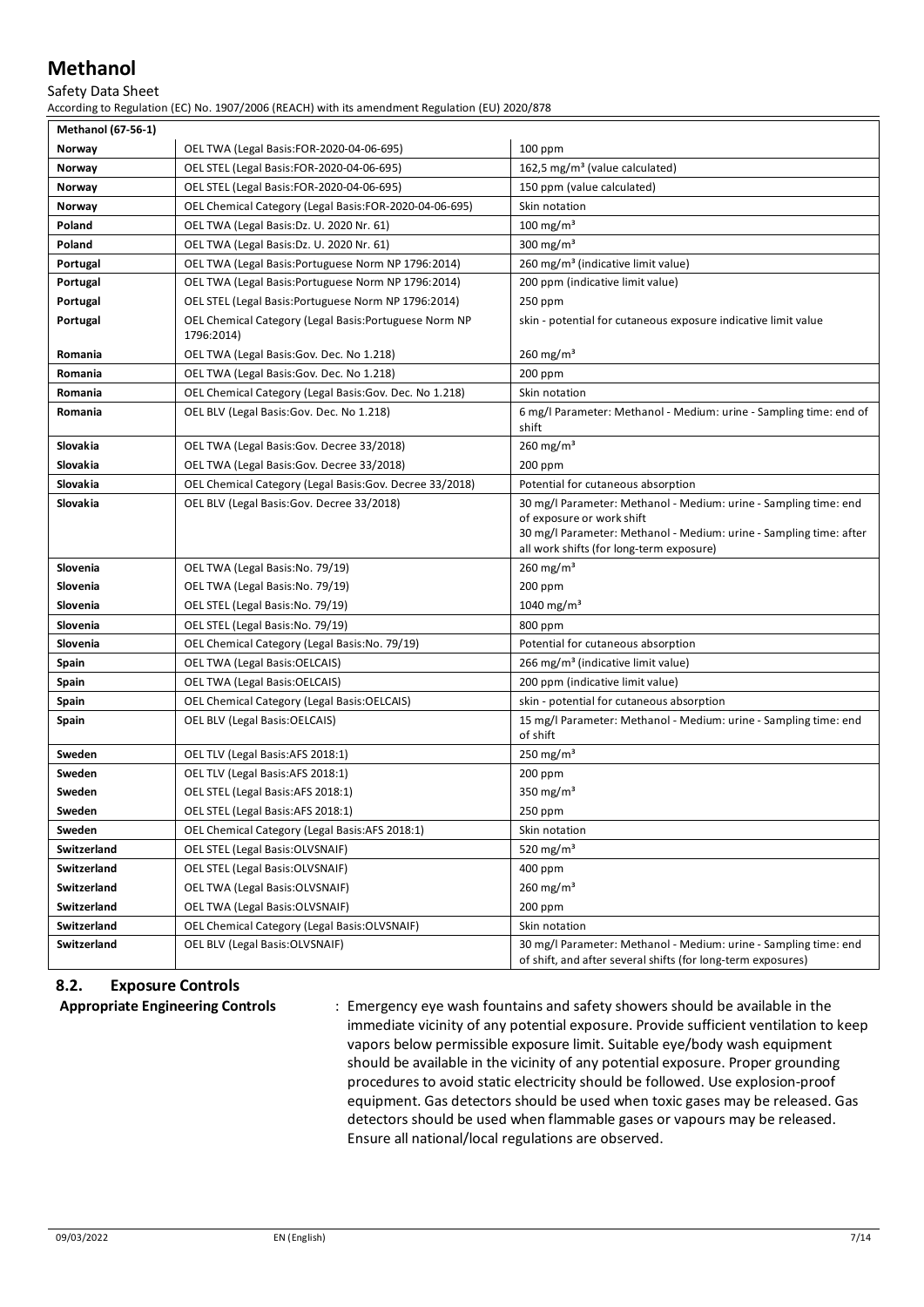Safety Data Sheet

| According to Regulation (EC) No. 1907/2006 (REACH) with its amendment Regulation (EU) 2020/878 |                                                                                                                                                                                                                                                                                                                             |
|------------------------------------------------------------------------------------------------|-----------------------------------------------------------------------------------------------------------------------------------------------------------------------------------------------------------------------------------------------------------------------------------------------------------------------------|
| <b>Personal Protective Equipment</b>                                                           | : Full protective flameproof clothing. Protective goggles. Gloves. Insufficient<br>ventilation: wear respiratory protection. Face shield. Personal protective<br>equipment should be chosen in accordance with Regulation (EU) 2016/425, CEN<br>standards, and in discussion with the supplier of the protective equipment. |
| <b>Materials for Protective Clothing</b>                                                       | : Wear fire/flame resistant/retardant clothing. Chemically resistant materials and<br>fabrics.                                                                                                                                                                                                                              |
| <b>Hand Protection</b>                                                                         | : Wear protective gloves.                                                                                                                                                                                                                                                                                                   |
| <b>Eye Protection</b>                                                                          | : Chemical safety goggles.                                                                                                                                                                                                                                                                                                  |
| <b>Skin and Body Protection</b>                                                                | : Wear fireproof clothing. Wear suitable protective clothing.                                                                                                                                                                                                                                                               |
| <b>Respiratory Protection</b>                                                                  | : If exposure limits are exceeded or irritation is experienced, approved respiratory                                                                                                                                                                                                                                        |
|                                                                                                | protection should be worn. In case of inadequate ventilation, oxygen deficient                                                                                                                                                                                                                                              |
|                                                                                                | atmosphere, or where exposure levels are not known wear approved respiratory                                                                                                                                                                                                                                                |
|                                                                                                | protection.                                                                                                                                                                                                                                                                                                                 |
| <b>Consumer Exposure Controls</b>                                                              | : Do not eat, drink or smoke during use.                                                                                                                                                                                                                                                                                    |
| <b>Other Information</b>                                                                       | : When using, do not eat, drink or smoke.                                                                                                                                                                                                                                                                                   |
| <b>SECTION 9: PHYSICAL AND CHEMICAL PROPERTIES</b>                                             |                                                                                                                                                                                                                                                                                                                             |
| <b>Information on Basic Physical and Chemical Properties</b><br>9.1.                           |                                                                                                                                                                                                                                                                                                                             |
| <b>Physical State</b>                                                                          | Liquid                                                                                                                                                                                                                                                                                                                      |
| <b>Colour, Appearance</b>                                                                      | Colorless                                                                                                                                                                                                                                                                                                                   |
| Colour                                                                                         | No data available                                                                                                                                                                                                                                                                                                           |
| Odour                                                                                          | Faintly sweet pungent odor like ethyl alcohol                                                                                                                                                                                                                                                                               |
| <b>Odour Threshold</b>                                                                         | No data available                                                                                                                                                                                                                                                                                                           |
| pH                                                                                             | : 7,2                                                                                                                                                                                                                                                                                                                       |
| <b>Evaporation Rate</b>                                                                        | : No data available                                                                                                                                                                                                                                                                                                         |
| <b>Melting Point</b>                                                                           | : -98 °C (-144,4 °F)                                                                                                                                                                                                                                                                                                        |
| <b>Freezing Point</b>                                                                          | : -98 °C (-144,4 °F)                                                                                                                                                                                                                                                                                                        |
| <b>Boiling Point</b>                                                                           | 64 °C (147,2 °F) at atmospheric pressure                                                                                                                                                                                                                                                                                    |
| <b>Flash Point</b>                                                                             | 11 °C (51,8 °F)                                                                                                                                                                                                                                                                                                             |
| <b>Critical Temperature</b>                                                                    | 240 °C (464 °F)                                                                                                                                                                                                                                                                                                             |
| <b>Auto-Ignition Temperature</b>                                                               | 464 °C (867,2 °F)                                                                                                                                                                                                                                                                                                           |
| <b>Decomposition Temperature</b>                                                               | : No data available                                                                                                                                                                                                                                                                                                         |
| Flammability (solid, gas)                                                                      | : Not applicable<br>: ≈ 128,24 mbar at 20 °C (68 °F)                                                                                                                                                                                                                                                                        |
| <b>Vapour Pressure</b><br>Relative Vapour Density At 20 °C                                     | : $1,11$ at $15.6$ °C (60 °F) (NOT RELATIVE)                                                                                                                                                                                                                                                                                |
| <b>Relative Density</b>                                                                        | : 0,792 at 20 °C (68 °F) (Water = 1)                                                                                                                                                                                                                                                                                        |
| <b>Density</b>                                                                                 | : 6,63 lb/gal (0.7945 kg per liter) at 15.6 °C (60 °F)                                                                                                                                                                                                                                                                      |
| Solubility                                                                                     | : Water: 100%                                                                                                                                                                                                                                                                                                               |
| Partition Coefficient n-Octanol/Water                                                          | No data available                                                                                                                                                                                                                                                                                                           |
| <b>Viscosity</b>                                                                               | : No data available                                                                                                                                                                                                                                                                                                         |
| <b>Explosive Properties</b>                                                                    | : Lower explosive limits: 1%                                                                                                                                                                                                                                                                                                |
|                                                                                                | Upper explosive limits: 7%.                                                                                                                                                                                                                                                                                                 |
| <b>Oxidising Properties</b>                                                                    | : No data available                                                                                                                                                                                                                                                                                                         |
| <b>Explosive Limits</b>                                                                        | : Not available                                                                                                                                                                                                                                                                                                             |
| <b>Particle Aspect Ratio</b>                                                                   | : Not applicable                                                                                                                                                                                                                                                                                                            |
| <b>Particle Aggregation State</b>                                                              | : Not applicable                                                                                                                                                                                                                                                                                                            |
| <b>Particle Agglomeration State</b>                                                            | : Not applicable                                                                                                                                                                                                                                                                                                            |
| <b>Particle Specific Surface Area</b>                                                          | : Not applicable                                                                                                                                                                                                                                                                                                            |
| <b>Particle Dustiness</b>                                                                      | : Not applicable                                                                                                                                                                                                                                                                                                            |
| <b>Critical Pressure</b>                                                                       | : 1,142 psia (77.77 bar)                                                                                                                                                                                                                                                                                                    |
| <b>Molecular Weight</b>                                                                        | : 32.04                                                                                                                                                                                                                                                                                                                     |
| % Volatile by Volume                                                                           | : 100%                                                                                                                                                                                                                                                                                                                      |
| <b>Other Information</b><br>9.2.                                                               |                                                                                                                                                                                                                                                                                                                             |
| <b>Critical Temperature</b>                                                                    | : 240 °C                                                                                                                                                                                                                                                                                                                    |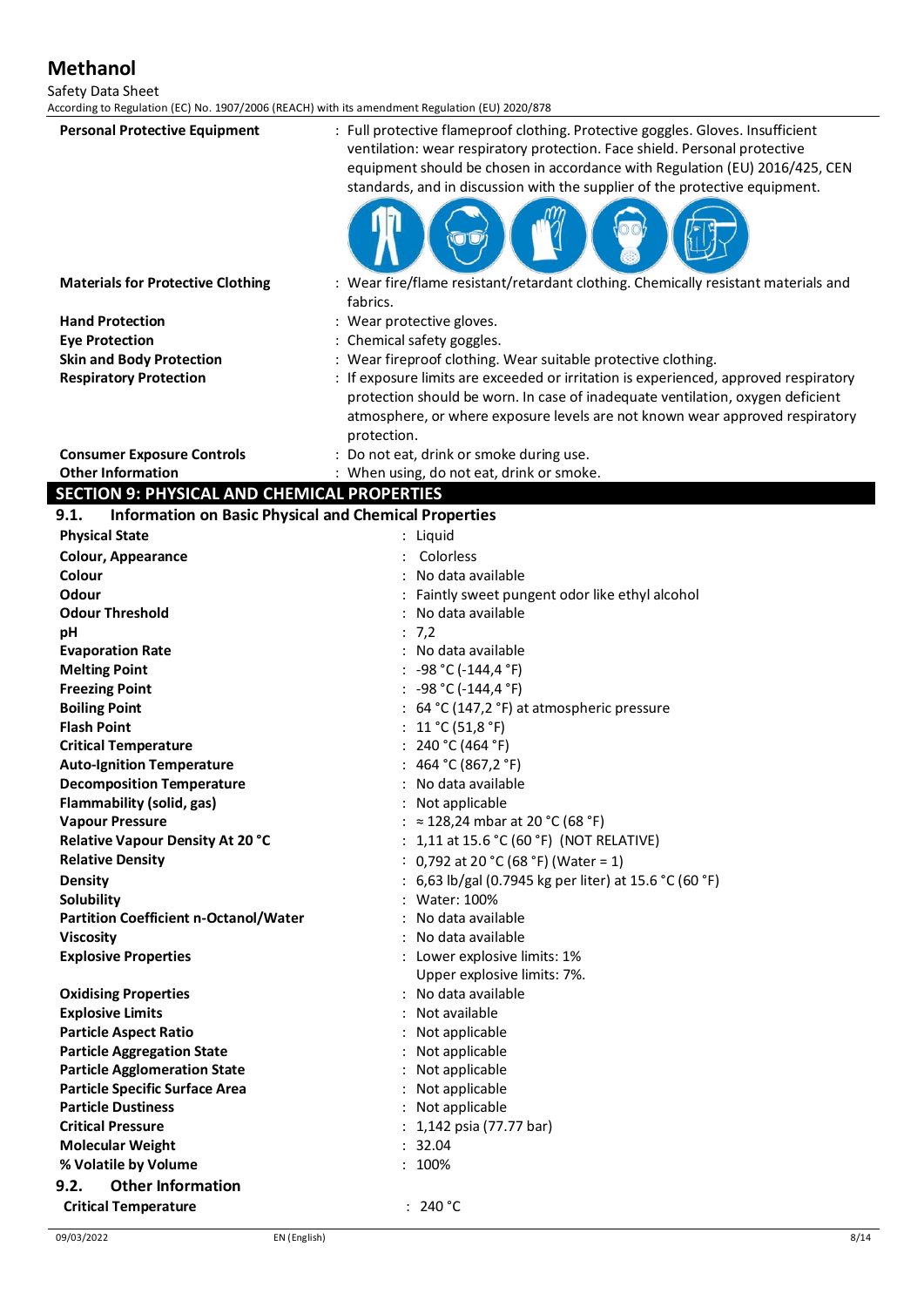Safety Data Sheet

According to Regulation (EC) No. 1907/2006 (REACH) with its amendment Regulation (EU) 2020/878

| <b>VOC content</b>                   | 100 % |
|--------------------------------------|-------|
| <b>VOC content</b>                   | 100 % |
| SECTION 10: STABILITY AND REACTIVITY |       |

#### **10.1. Reactivity**

Reacts violently with strong oxidisers. Increased risk of fire or explosion.

#### **10.2. Chemical Stability**

Stable under recommended handling and storage conditions (see section 7). Extremely flammable liquid and vapour. May form flammable or explosive vapour-air mixture.

#### **10.3. Possibility of Hazardous Reactions**

Hazardous polymerization will not occur.

#### **10.4. Conditions to Avoid**

Ignition sources. Incompatible materials. Direct sunlight, extremely high or low temperatures, heat, hot surfaces, sparks, open flames, incompatible materials, and other ignition sources.

#### **10.5. Incompatible Materials**

Alkali metals. Strong acids, strong bases, strong oxidisers.

**10.6. Hazardous Decomposition Products**

None expected under normal conditions of use.

# **SECTION 11: TOXICOLOGICAL INFORMATION**

#### **11.1. Information On Hazard Classes As Defined In Regulation (Ec) No 1272/2008**

| 11.I.                                           | Thrormation On Hazard Classes As Defined in Regulation (EC) NO 1272/2008                  |  |  |
|-------------------------------------------------|-------------------------------------------------------------------------------------------|--|--|
| <b>Likely Routes of Exposure</b>                | : Dermal, Inhalation                                                                      |  |  |
| <b>Acute Toxicity (Oral)</b>                    | : Toxic if swallowed.                                                                     |  |  |
| <b>Acute Toxicity (Dermal)</b>                  | Toxic in contact with skin.                                                               |  |  |
| <b>Acute Toxicity (Inhalation)</b>              | : Toxic if inhaled.                                                                       |  |  |
| Methanol (67-56-1)                              |                                                                                           |  |  |
| LD50 Oral                                       | 1400 mg/kg                                                                                |  |  |
| <b>LD50 Dermal Rabbit</b>                       | 15840 mg/kg                                                                               |  |  |
| <b>LC50 Inhalation Rat</b>                      | 22500 ppm (Exposure time: 8 h)                                                            |  |  |
| ATE CLP (oral)                                  | 100,00 mg/kg bodyweight                                                                   |  |  |
| ATE CLP (dermal)                                | 300,00 mg/kg bodyweight                                                                   |  |  |
| ATE CLP (gases)                                 | 700,00 ppmv/4h                                                                            |  |  |
| <b>ATE CLP (vapours)</b>                        | 3,00 mg/l/4h                                                                              |  |  |
| ATE CLP (dust, mist)                            | 0,50 mg/l/4h                                                                              |  |  |
| <b>Skin Corrosion/Irritation</b>                | Not classified (Based on available data, the classification criteria are not met)         |  |  |
|                                                 | pH: 7,2                                                                                   |  |  |
| <b>Eye Damage/Irritation</b>                    | : Not classified (Based on available data, the classification criteria are not met)       |  |  |
|                                                 | pH: 7,2                                                                                   |  |  |
| <b>Respiratory or Skin Sensitization</b>        | Not classified (Based on available data, the classification criteria are not met)         |  |  |
| <b>Germ Cell Mutagenicity</b>                   | Not classified (Based on available data, the classification criteria are not met)         |  |  |
| Carcinogenicity                                 | Not classified (Based on available data, the classification criteria are not met)         |  |  |
| <b>Reproductive Toxicity</b>                    | Not classified (Based on available data, the classification criteria are not met)         |  |  |
| <b>Specific Target Organ Toxicity (Single</b>   | : Causes damage to organs (visual organs, central nervous system).                        |  |  |
| Exposure)                                       | Causes damage to organs (Optic nerve, central nervous system)                             |  |  |
| <b>Specific Target Organ Toxicity (Repeated</b> | : Not classified (Based on available data, the classification criteria are not met)       |  |  |
| Exposure)                                       |                                                                                           |  |  |
| <b>Aspiration Hazard</b>                        | Not classified (Based on available data, the classification criteria are not met)         |  |  |
|                                                 | : Toxic if inhaled. Inhalation of this material can cause serious health effects in small |  |  |
| Symptoms/Injuries After Inhalation              | amounts, leading to unconsciousness and death. Symptoms may include headache,             |  |  |
|                                                 | drowsiness, dizziness, nausea, vomiting, visual disturbance, and optic nerve              |  |  |
|                                                 |                                                                                           |  |  |
|                                                 | damage.                                                                                   |  |  |
| Symptoms/Injuries After Skin Contact            | This material is toxic in small amounts through skin contact, and can cause adverse       |  |  |
|                                                 | health effects or death. This material may be absorbed through the skin and eyes.         |  |  |
|                                                 | Symptoms may include redness, dry skin, dermatitis, and defatting of the skin.            |  |  |
| <b>Symptoms/Injuries After Eye Contact</b>      | May cause eye irritation. Symptoms may include: Redness, pain, swelling, itching,         |  |  |
|                                                 | burning, tearing, and blurred vision.                                                     |  |  |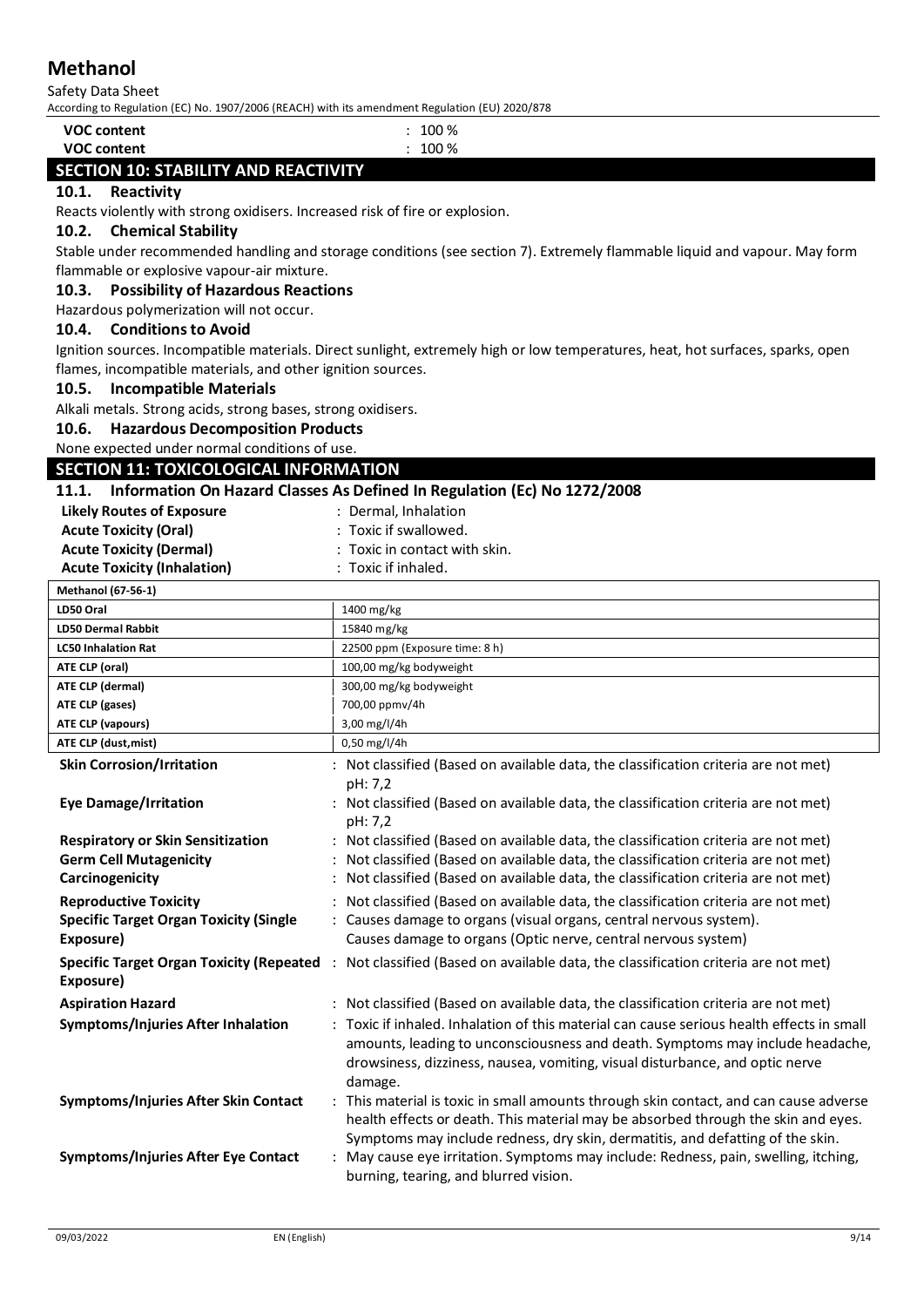Safety Data Sheet

According to Regulation (EC) No. 1907/2006 (REACH) with its amendment Regulation (EU) 2020/878

| <b>Symptoms/Injuries After Ingestion</b> | : Toxic if swallowed. Symptoms may include headache, drowsiness, dizziness,<br>nausea, visual disturbance, optic nerve damage (blindness), abdominal pain,<br>shortness of breath, vomiting, convulsions, and unconsciousness. This material is<br>toxic in small amounts orally, and can cause adverse health effects or death. |
|------------------------------------------|----------------------------------------------------------------------------------------------------------------------------------------------------------------------------------------------------------------------------------------------------------------------------------------------------------------------------------|
| <b>Chronic Symptoms</b>                  | : Causes damage to organs. Methanol, when ingested, may cause acidosis and ocular<br>toxicity ranging from diminished visual capacity to complete blindness, and possible<br>death.                                                                                                                                              |

#### **11.2. Information On Other Hazards**

Based on available data this substance/the substances in this mixture not listed below do(es) not have endocrine disrupting properties with respect to humans as it does not meet the criteria set out in section A of Regulation (EU) No 2017/2100 and/or the criteria set out in Regulation (EU) 2018/605, or the substance(s) are not required to be disclosed.

| <b>SECTION 12: ECOLOGICAL INFORMATION</b>                                                      |                                                                                                                           |  |  |
|------------------------------------------------------------------------------------------------|---------------------------------------------------------------------------------------------------------------------------|--|--|
| 12.1. Toxicity                                                                                 |                                                                                                                           |  |  |
| <b>Ecology - Water</b>                                                                         | : Readily biodegrades. Evaporates to moderate extent. Does not bioaccumulate.                                             |  |  |
| <b>Hazardous To The Aquatic Environment,</b>                                                   | : Not classified (Based on available data, the classification criteria are not met)                                       |  |  |
| <b>Short-Term (Acute)</b>                                                                      |                                                                                                                           |  |  |
|                                                                                                | Hazardous To The Aquatic Environment, : Not classified (Based on available data, the classification criteria are not met) |  |  |
| Long-Term (Chronic)                                                                            |                                                                                                                           |  |  |
| <b>Methanol (67-56-1)</b>                                                                      |                                                                                                                           |  |  |
| LC50 - Fish [1]                                                                                | 28200 mg/l (Exposure time: 96 h - Species: Pimephales promelas [flow-through])                                            |  |  |
| EC50 - Crustacea [1]                                                                           | 1340 mg/l                                                                                                                 |  |  |
| LC50 - Fish [2]                                                                                | > 100 mg/l (Exposure time: 96 h - Species: Pimephales promelas [static])                                                  |  |  |
| 12.2. Persistence and Degradability                                                            |                                                                                                                           |  |  |
| <b>Methanol (67-56-1)</b>                                                                      |                                                                                                                           |  |  |
| <b>Persistence and Degradability</b>                                                           | Not established.                                                                                                          |  |  |
| 12.3.<br><b>Bioaccumulative Potential</b>                                                      |                                                                                                                           |  |  |
| <b>Methanol (67-56-1)</b>                                                                      |                                                                                                                           |  |  |
| <b>Bioaccumulative Potential</b>                                                               | Not established.                                                                                                          |  |  |
| <b>Methanol (67-56-1)</b>                                                                      |                                                                                                                           |  |  |
| <b>BCF Fish 1</b>                                                                              | < 10                                                                                                                      |  |  |
| Partition coefficient n-octanol/water (Log Pow)                                                | $-0.77$                                                                                                                   |  |  |
| 12.4.<br><b>Mobility in Soil</b>                                                               |                                                                                                                           |  |  |
| No additional information available                                                            |                                                                                                                           |  |  |
| <b>Results of PBT and vPvB Assessment</b><br>12.5.                                             |                                                                                                                           |  |  |
| Does not contain any PBT/vPvB substances >= 0.1% assessed in accordance with REACH Annex XVIII |                                                                                                                           |  |  |
| 13 C. Endooving Diemeting Dronomics                                                            |                                                                                                                           |  |  |

#### **12.6. Endocrine Disrupting Properties**

Based on available data this substance/the substances in this mixture not listed below do(es) not have endocrine disrupting properties with respect to non-target organisms as it does not meet the criteria set out in section B of Regulation (EU) No 2017/2100 and/or the criteria set out in Regulation (EU) 2018/605, or the substance(s) are not required to be disclosed.

#### **12.7. Other Adverse Effects**

| <b>Other Information</b>                   | : Avoid release to the environment.                                                   |  |  |  |
|--------------------------------------------|---------------------------------------------------------------------------------------|--|--|--|
| <b>SECTION 13: DISPOSAL CONSIDERATIONS</b> |                                                                                       |  |  |  |
| <b>Waste Treatment Methods</b><br>13.1.    |                                                                                       |  |  |  |
| <b>Sewage Disposal Recommendations</b>     | : Do not empty into drains; dispose of this material and its container in a safe way. |  |  |  |
| <b>Product/Packaging Disposal</b>          | : Dispose of contents/container in accordance with local, regional, national,         |  |  |  |
| <b>Recommendations</b>                     | territorial, provincial, and international regulations.                               |  |  |  |
| <b>Additional Information</b>              | : Handle empty containers with care because residual vapours are flammable.           |  |  |  |
| <b>Ecology - Waste Materials</b>           | : Avoid release to the environment.                                                   |  |  |  |
| <b>SECTION 14: TRANSPORT INFORMATION</b>   |                                                                                       |  |  |  |

The shipping description(s) stated herein were prepared in accordance with certain assumptions at the time the SDS was authored, and can vary based on a number of variables that may or may not have been known at the time the SDS was issued. In accordance with ADR / RID / IMDG / IATA / ADN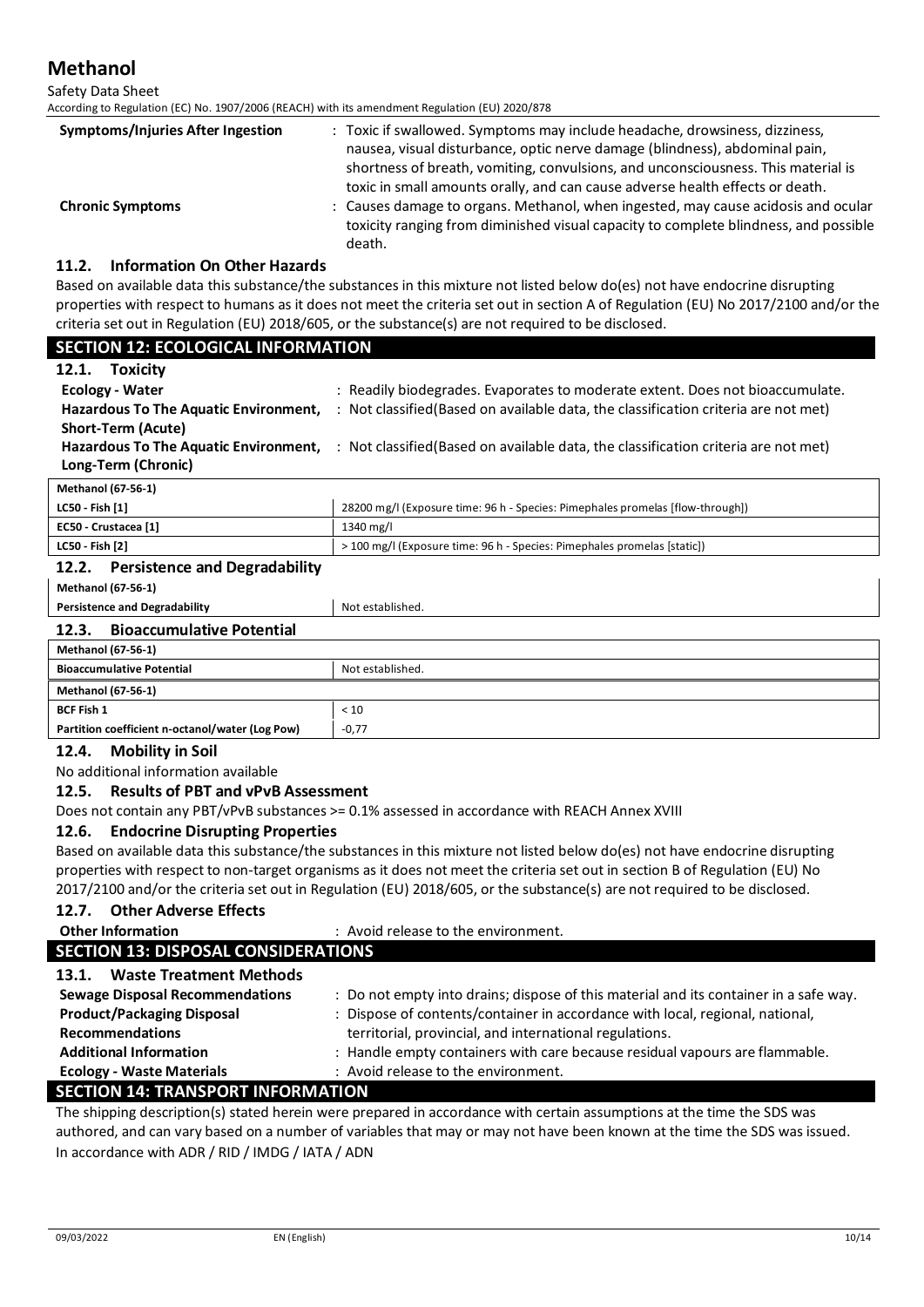#### Safety Data Sheet

According to Regulation (EC) No. 1907/2006 (REACH) with its amendment Regulation (EU) 2020/878

| <b>ADR</b>                                   | <b>IMDG</b>       | <b>IATA</b>       | <b>ADN</b>        | <b>RID</b>        |
|----------------------------------------------|-------------------|-------------------|-------------------|-------------------|
| 14.1.<br><b>UN Number or ID Number</b>       |                   |                   |                   |                   |
| <b>UN 1230</b>                               | <b>UN 1230</b>    | <b>UN 1230</b>    | <b>UN 1230</b>    | <b>UN 1230</b>    |
| 14.2.<br><b>UN Proper Shipping Name</b>      |                   |                   |                   |                   |
| <b>METHANOL</b>                              | METHANOL          | METHANOL          | <b>METHANOL</b>   | <b>METHANOL</b>   |
| 14.3.<br><b>Transport Hazard Class(Es)</b>   |                   |                   |                   |                   |
| 3(6.1)                                       | 3(6.1)            | 3(6.1)            | 3(6.1)            | 3(6.1)            |
| ू<br>सर्वे                                   | <b>42</b>         | ू<br>≫<br>V,      | ू<br>≫<br>≝<br>6  | ⋓                 |
| <b>Packing Group</b><br>14.4.                |                   |                   |                   |                   |
| $\mathbf{H}$                                 | $\sf II$          | Ш                 | Ш                 | Ш                 |
| 14.5.<br><b>Environmental Hazards</b>        |                   |                   |                   |                   |
| Dangerous for the                            | Dangerous for the | Dangerous for the | Dangerous for the | Dangerous for the |
| environment : No                             | environment: No   | environment : No  | environment: No   | environment : No  |
| Marine pollutant : No                        |                   |                   |                   |                   |
| 14.6.<br><b>Special Precautions For User</b> |                   |                   |                   |                   |

No additional information available

#### **14.7. Maritime Transport in Bulk According to IMO instruments**

Not applicable

#### **SECTION 15: REGULATORY INFORMATION**

# **15.1. Safety, Health and Environmental Regulations/Legislation Specific for the Substance or Mixture**

### **15.1.1. EU-Regulations**

### **15.1.1.1. REACH Annex XVII Information**

The following restrictions are applicable according to Annex XVII of the REACH Regulation (EC) No 1907/2006:

| 3. Liquid substances or mixtures which are regarded as dangerous in<br>Methanol ; Methanol<br>accordance with Directive 1999/45/EC or are fulfilling the criteria for any of<br>the following hazard classes or categories set out in Annex I to Regulation<br>(EC) No 1272/2008<br>3(a) Substances or mixtures fulfilling the criteria for any of the following<br>Methanol ; Methanol<br>hazard classes or categories set out in Annex I to Regulation (EC) No<br>1272/2008: Hazard classes 2.1 to 2.4, 2.6 and 2.7, 2.8 types A and B, 2.9,<br>2.10, 2.12, 2.13 categories 1 and 2, 2.14 categories 1 and 2, 2.15 types A to F<br>3(b) Substances or mixtures fulfilling the criteria for any of the following<br>Methanol ; Methanol<br>hazard classes or categories set out in Annex I to Regulation (EC) No<br>1272/2008: Hazard classes 3.1 to 3.6, 3.7 adverse effects on sexual function<br>and fertility or on development, 3.8 effects other than narcotic effects, 3.9<br>and 3.10<br>40. Substances classified as flammable gases category 1 or 2, flammable<br>Methanol ; Methanol<br>liquids categories 1, 2 or 3, flammable solids category 1 or 2, substances and<br>mixtures which, in contact with water, emit flammable gases, category 1, 2<br>or 3, pyrophoric liquids category 1 or pyrophoric solids category 1,<br>regardless of whether they appear in Part 3 of Annex VI to Regulation (EC)<br>No 1272/2008 or not.<br>69. Methanol<br>Methanol |  |  |
|----------------------------------------------------------------------------------------------------------------------------------------------------------------------------------------------------------------------------------------------------------------------------------------------------------------------------------------------------------------------------------------------------------------------------------------------------------------------------------------------------------------------------------------------------------------------------------------------------------------------------------------------------------------------------------------------------------------------------------------------------------------------------------------------------------------------------------------------------------------------------------------------------------------------------------------------------------------------------------------------------------------------------------------------------------------------------------------------------------------------------------------------------------------------------------------------------------------------------------------------------------------------------------------------------------------------------------------------------------------------------------------------------------------------------------------------------------------------------|--|--|
|                                                                                                                                                                                                                                                                                                                                                                                                                                                                                                                                                                                                                                                                                                                                                                                                                                                                                                                                                                                                                                                                                                                                                                                                                                                                                                                                                                                                                                                                            |  |  |
|                                                                                                                                                                                                                                                                                                                                                                                                                                                                                                                                                                                                                                                                                                                                                                                                                                                                                                                                                                                                                                                                                                                                                                                                                                                                                                                                                                                                                                                                            |  |  |
|                                                                                                                                                                                                                                                                                                                                                                                                                                                                                                                                                                                                                                                                                                                                                                                                                                                                                                                                                                                                                                                                                                                                                                                                                                                                                                                                                                                                                                                                            |  |  |
|                                                                                                                                                                                                                                                                                                                                                                                                                                                                                                                                                                                                                                                                                                                                                                                                                                                                                                                                                                                                                                                                                                                                                                                                                                                                                                                                                                                                                                                                            |  |  |
|                                                                                                                                                                                                                                                                                                                                                                                                                                                                                                                                                                                                                                                                                                                                                                                                                                                                                                                                                                                                                                                                                                                                                                                                                                                                                                                                                                                                                                                                            |  |  |

#### **15.1.1.2. REACH Candidate List Information**

Methanol is not on the REACH Candidate List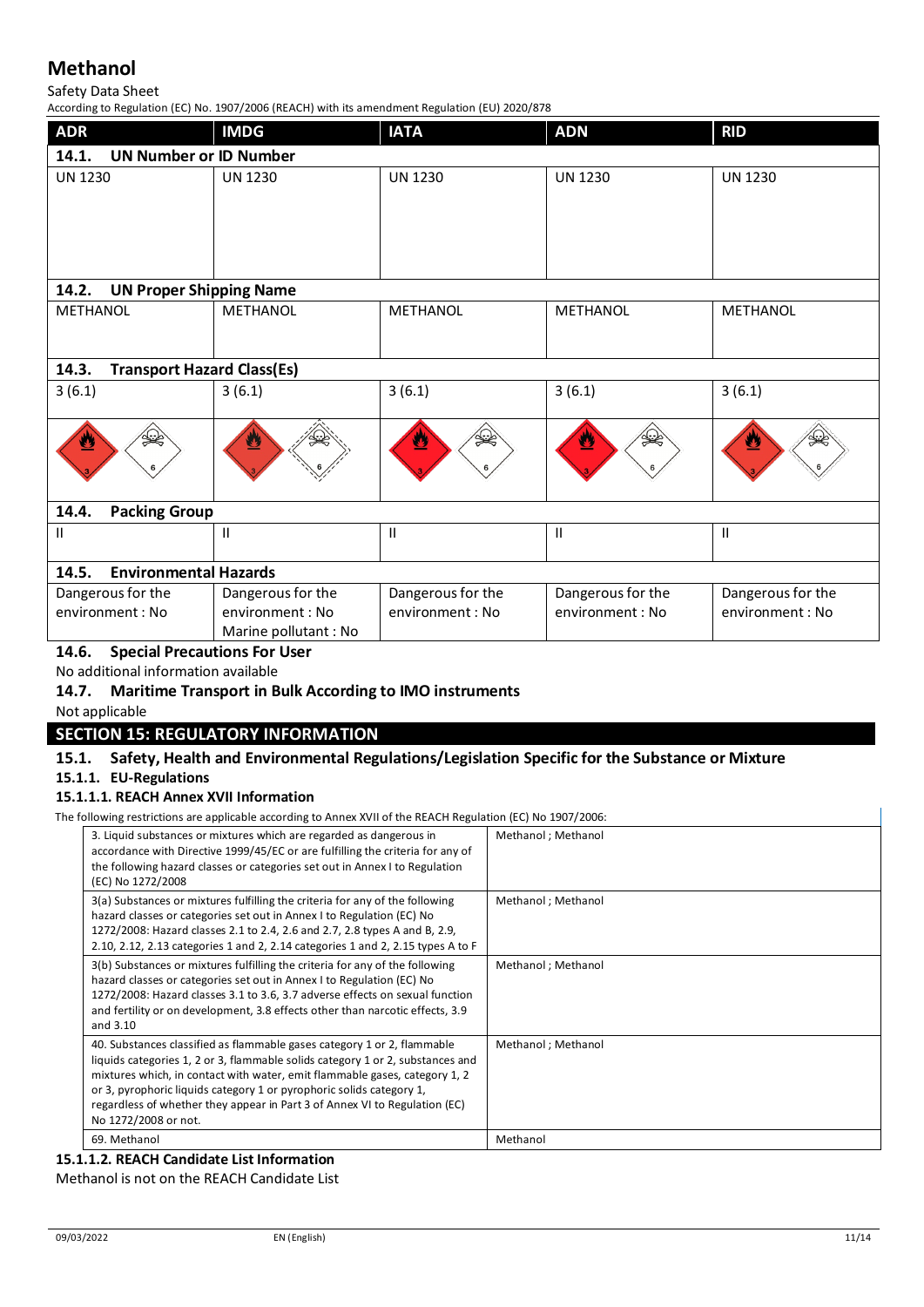Safety Data Sheet According to Regulation (EC) No. 1907/2006 (REACH) with its amendment Regulation (EU) 2020/878

#### **15.1.1.3. POP (2019/1021) - Persistent Organic Pollutants Information**

Methanol is not subject to Regulation (EU) No 2019/1021 of the European Parliament and of the Council of 20 June 2019 on persistent organic pollutants

#### **15.1.1.4. PIC Regulation EU (649/2012) - Export and Import of Hazardous Chemicals Information**

Methanol is not subject to Regulation (EU) No 649/2012 of the European Parliament and of the Council of 4 july 2012 concerning the export and import of hazardous chemicals.

#### **15.1.1.5. REACH Annex XIV Information**

Methanol is not on the REACH Annex XIV List

#### **15.1.1.6. Substances Depleting the Ozone layer (1005/2009) Information**

No additional information available

#### **15.1.1.7. EC Inventory Information**

#### **Methanol (67-56-1)**

Listed on the EEC inventory EINECS (European Inventory of Existing Commercial Chemical Substances)

#### **15.1.1.8. Other Information**

No additional information available

#### **15.1.2. National Regulations**

No additional information available

#### **15.1.3. International Inventory Lists**

#### **Methanol (67-56-1)**

Listed on the United States TSCA (Toxic Substances Control Act) inventory - Status: Active Listed on the Canadian DSL (Domestic Substances List) Listed on the Canadian IDL (Ingredient Disclosure List) Subject to reporting requirements of United States SARA Section 313 Listed on EPA Hazardous Air Pollutant (HAPS) Listed introduction on Australian Industrial Chemicals Introduction Scheme (AICIS Inventory) Listed on PICCS (Philippines Inventory of Chemicals and Chemical Substances) Listed on the Japanese ENCS (Existing & New Chemical Substances) inventory Listed on KECL/KECI (Korean Existing Chemicals Inventory) Listed on IECSC (Inventory of Existing Chemical Substances Produced or Imported in China) Japanese Poisonous and Deleterious Substances Control Law Listed on NZIoC (New Zealand Inventory of Chemicals) Listed on the Japanese ISHL (Industrial Safety and Health Law) Listed on INSQ (Mexican National Inventory of Chemical Substances) Listed on the TCSI (Taiwan Chemical Substance Inventory)

Listed on the NCI (Vietnam - National Chemicals Inventory)

#### **15.2. Chemical Safety Assessment**

No chemical safety assessment has been carried out

#### **SECTION 16: OTHER INFORMATION**

| Date of Preparation or Latest Revision | : 09/03/2022                                                                                                                                                                                                                                                                                                                                                                            |
|----------------------------------------|-----------------------------------------------------------------------------------------------------------------------------------------------------------------------------------------------------------------------------------------------------------------------------------------------------------------------------------------------------------------------------------------|
| <b>Data Sources</b>                    | : Information and data obtained and used in the authoring of this safety data sheet<br>could come from database subscriptions, official government regulatory body<br>websites, product/ingredient manufacturer or supplier specific information, and/or<br>resources that include substance specific data and classifications according to GHS<br>or their subsequent adoption of GHS. |
| <b>Other Information</b>               | : According to Regulation (EC) No. 1907/2006 (REACH) with its amendment<br>Regulation (EU) 2020/878                                                                                                                                                                                                                                                                                     |

#### **Full Text of H- and EUH-statements:**

| Acute Tox. 3 (Dermal)             | Acute toxicity (dermal), Category 3                          |
|-----------------------------------|--------------------------------------------------------------|
| Acute Tox. 3 (Inhalation)         | Acute toxicity (inhal.), Category 3                          |
| Acute Tox. 3 (Inhalation: vapour) | Acute toxicity (inhalation: vapour) Category 3               |
| Acute Tox. 3 (Oral)               | Acute toxicity (oral), Category 3                            |
| Flam. Lig. 2                      | Flammable liquids, Category 2                                |
| H225                              | Highly flammable liquid and vapour.                          |
| H301                              | Toxic if swallowed.                                          |
| H311                              | Toxic in contact with skin.                                  |
| H331                              | Toxic if inhaled.                                            |
| H370                              | Causes damage to organs.                                     |
| H371                              | May cause damage to organs.                                  |
| STOT SE 1                         | Specific target organ toxicity - single exposure, Category 1 |
| STOT SE 2                         | Specific target organ toxicity - Single exposure, Category 2 |
|                                   |                                                              |

**Classification and Procedure Used to Derive the Classification for Mixtures According to Regulation (EC) 1272/2008 [CLP]:**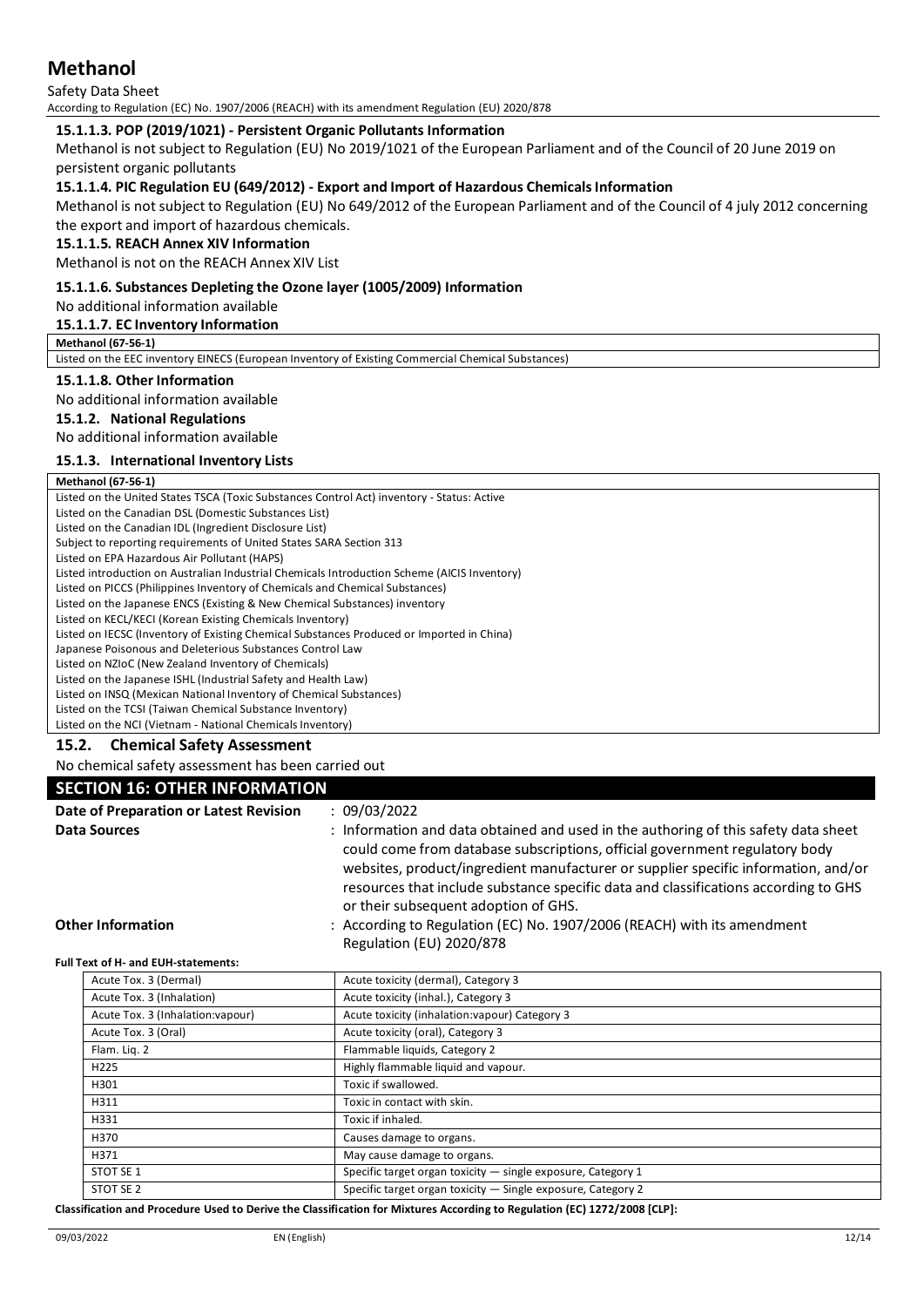#### Safety Data Sheet

According to Regulation (EC) No. 1907/2006 (REACH) with its amendment Regulation (EU) 2020/878

| Flam. Lig. 2                      | On basis of test data |
|-----------------------------------|-----------------------|
| Acute Tox. 3 (Oral)               | Calculation method    |
| Acute Tox. 3 (Dermal)             | Calculation method    |
| Acute Tox. 3 (Inhalation: vapour) | Calculation method    |
| STOT SE 1                         | Annex VII conversion  |

#### **Indication of Changes**

| Section | Change   | <b>Date Changed</b> | Version |
|---------|----------|---------------------|---------|
|         | Modified | 06/02/2020          |         |
|         | Modified | 06/02/2020          |         |

#### **Abbreviations and Acronyms**

| ACGIH - American Conference of Governmental Industrial Hygienists                | NDS - Najwyzsze Dopuszczalne Stezenie                                         |
|----------------------------------------------------------------------------------|-------------------------------------------------------------------------------|
| ADN - European Agreement Concerning the International Carriage of                | NDSCh - Najwyzsze Dopuszczalne Stezenie Chwilowe                              |
| Dangerous Goods by Inland Waterways                                              | NDSP - Najwyzsze Dopuszczalne Stezenie Pulapowe                               |
| ADR - European Agreement Concerning the International Carriage of                | NOAEL - No-Observed Adverse Effect Level                                      |
| Dangerous Goods by Road                                                          | NOEC - No-Observed Effect Concentration                                       |
| ATE - Acute Toxicity Estimate                                                    | NRD - Nevirsytinas Ribinis Dydis                                              |
| <b>BCF</b> - Bioconcentration Factor                                             | NTP - National Toxicology Program                                             |
| BEI - Biological Exposure Indices (BEI)                                          | <b>OEL</b> - Occupational Exposure Limits                                     |
| BOD - Biochemical Oxygen Demand                                                  | PBT - Persistent, Bioaccumulative and Toxic                                   |
| CAS No. - Chemical Abstracts Service Number                                      | PEL - Permissible Exposure Limit                                              |
| CLP – Classification, Labeling and Packaging Regulation (EC) No 1272/2008        | pH - Potential Hydrogen                                                       |
| COD - Chemical Oxygen Demand                                                     | REACH - Registration, Evaluation, Authorisation, and Restriction of Chemicals |
| EC - European Community                                                          | RID - Regulations Concerning the International Carriage of Dangerous Goods    |
| <b>EC50 - Median Effective Concentration</b>                                     | by Rail                                                                       |
| EEC - European Economic Community                                                | SADT - Self Accelerating Decomposition Temperature                            |
| EINECS - European Inventory of Existing Commercial Chemical Substances           | SDS - Safety Data Sheet                                                       |
| EmS-No. (Fire) - IMDG Emergency Schedule Fire                                    | STEL - Short Term Exposure Limit                                              |
| EmS-No. (Spillage) - IMDG Emergency Schedule Spillage                            | STOT - Specific Target Organ Toxicity                                         |
| EU - European Union                                                              | TA-Luft - Technische Anleitung zur Reinhaltung der Luft                       |
| ErC50 - EC50 in Terms of Reduction Growth Rate                                   | TEL TRK - Technical Guidance Concentrations                                   |
| GHS - Globally Harmonized System of Classification and Labeling of Chemicals     | ThOD - Theoretical Oxygen Demand                                              |
| IARC - International Agency for Research on Cancer                               | TLM - Median Tolerance Limit                                                  |
| IATA - International Air Transport Association                                   | TLV - Threshold Limit Value                                                   |
| IBC Code - International Bulk Chemical Code                                      | TPRD - Trumpalaikio Poveikio Ribinis Dydis                                    |
| IMDG - International Maritime Dangerous Goods                                    | TRGS 510 - Technische Regel für Gefahrstoffe 510 - Lagerung von               |
| IPRV - Ilgalaikio Poveikio Ribinis Dydis                                         | Gefahrstoffen in ortsbeweglichen Behältern                                    |
| IOELV - Indicative Occupational Exposure Limit Value                             | TRGS 552 - Technische Regeln für Gefahrstoffe - N-Nitrosamine                 |
| LC50 - Median Lethal Concentration                                               | TRGS 900 - Technische Regel für Gefahrstoffe 900 - Arbeitsplatzgrenzwerte     |
| LD50 - Median Lethal Dose                                                        | TRGS 903 - Technische Regel für Gefahrstoffe 903 - Biologische Grenzwerte     |
| LOAEL - Lowest Observed Adverse Effect Level                                     | <b>TSCA - Toxic Substances Control Act</b>                                    |
| LOEC - Lowest-Observed-Effect Concentration                                      | TWA - Time Weighted Average                                                   |
| Log Koc - Soil Organic Carbon-water Partitioning Coefficient                     | VOC - Volatile Organic Compounds                                              |
| Log Kow - Octanol/water Partition Coefficient                                    | VLA-EC - Valor Límite Ambiental Exposición de Corta Duración                  |
| Log Pow - Ratio of the equilibrium concentration (C) of a dissolved substance in | VLA-ED - Valor Límite Ambiental Exposición Diaria                             |
| a two-phase system consisting of two largely immiscible solvents, in this case   | VLE - Valeur Limite D'exposition                                              |
| octanol and water                                                                | VME - Valeur Limite De Moyenne Exposition                                     |
| MAK - Maximum Workplace Concentration/Maximum Permissible                        | vPvB - Very Persistent and Very Bioaccumulative                               |
| Concentration                                                                    | WEL-Workplace Exposure Limit                                                  |
| MARPOL - International Convention for the Prevention of Pollution                | WGK - Wassergefährdungsklasse                                                 |
|                                                                                  |                                                                               |

#### **Limit Value Legal Basis\***

\*Includes the below and any related regulations/provisions, and subsequent amendements **EU - 2019/1831 EU in accor. with 98/24/EC** - Directive 2019/1831/EU of October 24, 2019 establishing a fifth list of indicative occupational exposure limit values pursuant to Council Directive 98/24/EC, and amending Commission Directives 2000/39/EC.

**EU - 2019/1243/EU, and 98/24/EC)** - Council Directive 98/24/EC on the protection of the health and safety of workers from the risks related to chemical agents at work and amendment Regulation (EU) 2019/1243. **Austria - BGBl. II Nr. 254/2018** - Ordinance on Limit Values for Workplace Substances and on Carcinogens from the Federal Ministry of Economics and Labour, Published in 2003, Appendix 1: Substance List, Published through: Ministry of Economics and Labour of the Republic of Austria amended through the Government Gazette II (BGBL. II) No 119/2004) & BGBI. II No. 242/2006, BGBI. II No. 243/2007, lastly changed through BGBl. I Nr. 51/2011), BGBl. II Nr. 186/2015, BGBl. II Nr. 288/2017 amended by BGBl. II Nr. 254/2018. **Austria - BLV BGBl. II Nr. 254/2018** - Ordinance on health monitoring at the workplace 2008, published through BGBl. II Nr. 224/2007 by Austria Minister for Labor and Social Affairs, Lastly changed through BGBl. II Nr. 254/2018 **Belgium - Royal Decree 21/01/2020** - Royal decree amending title 1 relating to chemical agents in Book VI of the code of well-being at work, with regard to

**Greece - PWHSE** - Occupational Exposure Limits - Protection of workers' health and safety from exposure to certain chemical substances during the workday, (latest amendment 82/2018) and Occupation Exposure Limits - Protection of workers' health and safety from exposure to certain carcinogenic and mutagenic chemical substances (latest amendment 26/2020), and Presidential Decree 212/2006 - Protection of workers that are exposed to asbestos. **Hungary - Decree 05/2020** - 5/2020. (II. 6.) ITM decree on the protection of the health and safety of workers from the risks related to chemical agents **Ireland - 2020 COP** - 2020 Code of Practice for the Chemical Agents Regulations, Schedule 1

**Italy - Decree 81** - Title IX, Annex XLIII and XXXVIII, Professional Exposure Limits and Annex XXXIX Mandatory Biological Limit Values and Health Monitoring, Article 1, Law 123 of August 3, 2007, Legislative Decree 81 of April 9, 2008, Last amended: January 2020

**Italy - IMDFN1** - Ministerial Decree of August 20, 1999 Final Note (1) **Latvia - Reg. No. 325** - Cabinet of Ministers Regulation No. 325 - Labour Protection Requirements when Coming in Contact with Chemical Substances at Workplaces, Amended by Cabinet of Ministers Regulation No. 92, 163, 407 and No. 11.